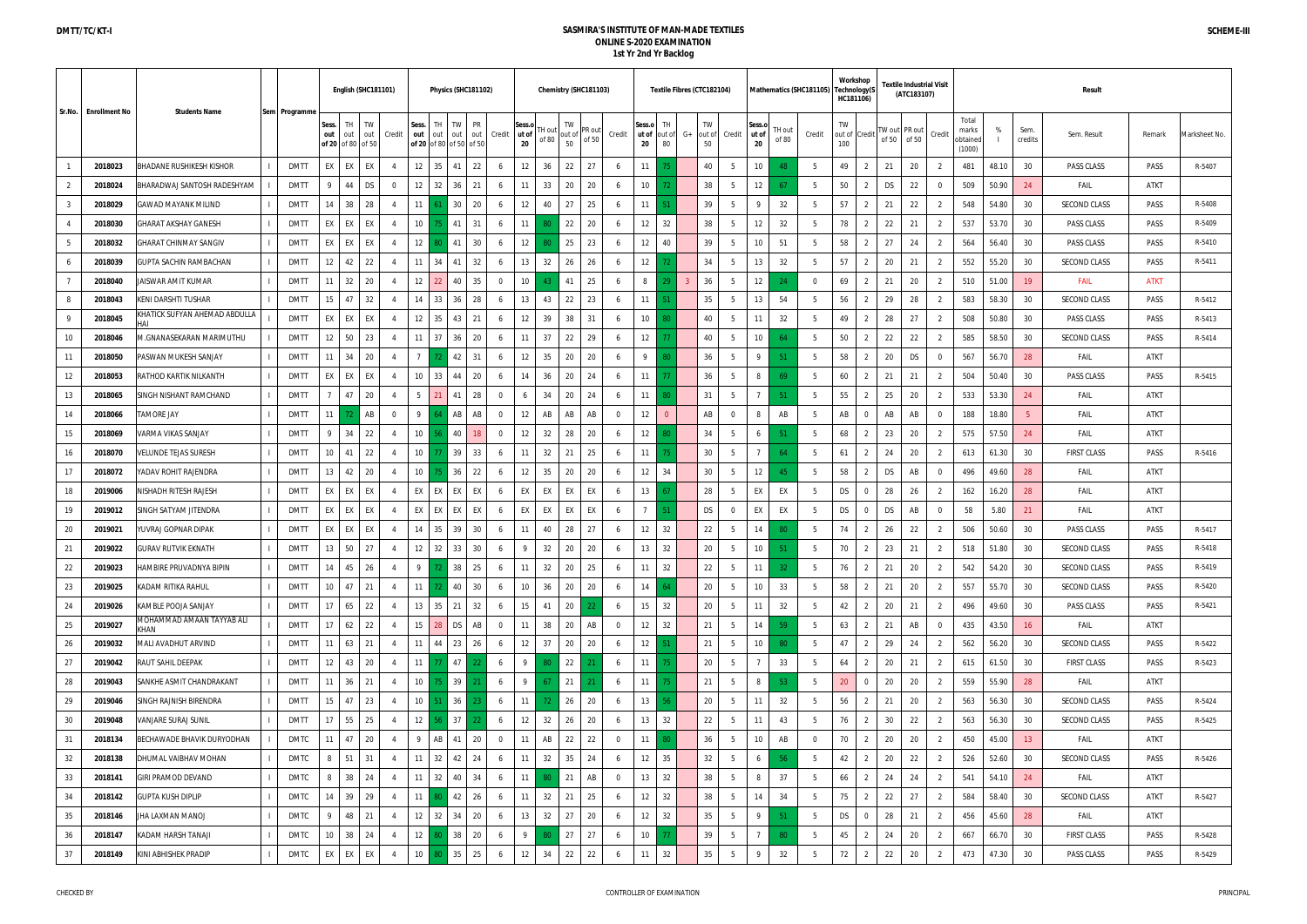| Sr.No.<br><b>Enrollment No</b> |         | <b>Students Name</b>                  |               |                 | English (SHC181101)            |           |                |                 |               | Physics (SHC181102)                               |                |                       |                  |                    | Chemistry (SHC181103) |                |                       | Textile Fibres (CTC182104) |    |                    |                 |                       |                 | Mathematics (SHC181105) | Workshop<br>Technology(S<br>HC181106) |                |    | <b>Fextile Industrial Visit</b><br>(ATC183107) |                |                                      |       |                 | <b>Result</b>       |             |               |
|--------------------------------|---------|---------------------------------------|---------------|-----------------|--------------------------------|-----------|----------------|-----------------|---------------|---------------------------------------------------|----------------|-----------------------|------------------|--------------------|-----------------------|----------------|-----------------------|----------------------------|----|--------------------|-----------------|-----------------------|-----------------|-------------------------|---------------------------------------|----------------|----|------------------------------------------------|----------------|--------------------------------------|-------|-----------------|---------------------|-------------|---------------|
|                                |         |                                       | Sem Programme | Sess.<br>out    | TH<br>out<br>of 20 of 80 of 50 | TW<br>out | Credit         | Sess.<br>out    | TH<br>out     | TW<br>PR<br>out<br>out<br>of 20 of 80 of 50 of 50 | Credit         | Sess.o<br>ut of<br>20 | I H out<br>of 80 | TW<br>out of<br>50 | PR out<br>of 50       | Credit         | Sess.o<br>ut of<br>20 | TH<br>out of<br>80         | G+ | TW<br>out of<br>50 | Credit          | Sess.o<br>ut of<br>20 | TH out<br>of 80 | Credit                  | TW<br>out of Credi<br>100             |                |    | W out PR out<br>of 50 of 50                    | Credit         | Total<br>marks<br>obtained<br>(1000) | %     | Sem.<br>credits | Sem. Result         | Remark      | Marksheet No. |
| 38                             | 2018150 | ASWANI MAHENDRA KUMAR                 | DMTC          | 12              | 26                             | 20        | $\Omega$       | 11              | 16.           | 12<br>22                                          | $\overline{0}$ | 12                    |                  | 26                 | 28                    |                | 11                    |                            |    | 38                 | -5              |                       | 80              | 5                       | 59                                    | 2              | 20 | 24                                             | -2             | 576                                  | 57.60 | 20              | FAIL                | ATKT        |               |
| 39                             | 2018151 | MORE SWARUP RAJU                      | DMTC          | 14              | 51                             | 25        |                | 11              | 32            | 42<br>27                                          | 6              | 11                    | 41               | 35                 | 22                    |                | 10 <sup>°</sup>       | AA                         |    | 39                 | -5              | 15                    | 45              | 5                       | 45                                    | 2              | 25 | 21                                             | $\overline{2}$ | 575                                  | 57.50 | 30              | SECOND CLASS        | PASS        | R-5430        |
| 40                             | 2018152 | PARIKH ANKIT SHARWAN                  | <b>DMTC</b>   | 16              | 44                             | $20\,$    |                | 12              |               | 36<br>20                                          | 6              | 10 <sup>1</sup>       |                  | -24                | AB                    | $\Omega$       | 8                     |                            |    | 37                 |                 | 6                     | -80             | 5                       | 56                                    | $\overline{2}$ | 28 | 12                                             | $\overline{2}$ | 643                                  | 64.30 | 24              | FAIL                | <b>ATKT</b> |               |
| 41                             | 2018155 | RANE DHAWAL VIVEK                     | DMTC          | 12              | 42                             | 31        |                | 10              |               | 28<br>28                                          | 6              | 12                    | 32               | 39                 | 28                    |                | 6                     |                            |    | 22                 | 5               | 5                     | -80             | 5                       | 44                                    | 2              | 28 | 23                                             | $\overline{2}$ | 630                                  | 63.00 | 30              | <b>FIRST CLASS</b>  | PASS        | R-5431        |
| 42                             | 2018159 | SHAIK SOHAIB RASHID                   | DMTC          | 15              | 44                             | 25        |                | 13              | 24            | 38<br>36                                          | $\Omega$       | 9                     | 41               | 21                 | AB                    | $\Omega$       | 10 <sup>°</sup>       |                            |    | 37                 | 5               | $\overline{3}$        | 35              | 5                       | 47                                    | 2              | 23 | 20                                             | $\overline{2}$ | 500                                  | 50.00 | 18              | FAIL                | ATKT        |               |
| 43                             | 2018161 | ANDEL CHINMAY PRAKASH                 | DMTC          | EX              | EX                             | EX        | $\overline{4}$ | 11              |               | 33<br>33                                          | 6              | 12                    | 33               | 35                 | 20                    |                | 8                     | 32                         |    | 37                 | -5              | 9                     | 43              | 5                       | 57                                    | $\overline{2}$ | 34 | 22                                             | 2              | 499                                  | 49.90 | 30              | PASS CLASS          | PASS        | R-5432        |
| 44                             | 2018162 | <b>FANDEL PRAJYOT HEMANT</b>          | DMTC          | 13              | 45                             | 25        |                | 11              |               | 20<br>22                                          | 6              | 12                    | 34               | 29                 | 21                    |                | 10 <sup>°</sup>       | 36                         |    | 38                 | -5              | 8                     | 32              | $5\overline{)}$         | 63                                    | $\overline{2}$ | 28 | 24                                             | $\overline{2}$ | 551                                  | 55.10 | 30              | SECOND CLASS        | PASS        | R-5433        |
| 45                             | 2018163 | TARE YASH RAMAN                       | DMTC          | 12              | 50                             | 27        |                | 11              | 32            | 39<br>24                                          | 6              | 13                    |                  | 22                 | 24                    |                | 13                    |                            |    | 39                 | -5              | 9                     | 37              | $5\overline{)}$         | 68                                    | 2              | 25 | 22                                             | $\overline{2}$ | 609                                  | 60.90 | 30              | <b>FIRST CLASS</b>  | PASS        | R-5434        |
| 46                             | 2018168 | <b><i>NADE RAJ PRAMOD</i></b>         | DMTC          | 11              | 36                             | 22        |                | 10              |               | 42<br>21                                          | 6              | 11                    | 32               | 20                 | 28                    |                | 10 <sup>°</sup>       |                            |    | 40                 | -5              | 8                     | 32              | 5                       | 71                                    | $\overline{2}$ | 23 | 21                                             | 2              | 585                                  | 58.50 | 30              | <b>SECOND CLASS</b> | PASS        | R-5435        |
| 47                             | 2018171 | YADAV VISHAL JAICHAND                 | DMTC          | 14              | 32                             | 31        |                | 12              |               | 42<br>20                                          | 6              | 11                    |                  | 32                 | 30                    |                | 9                     | 35                         |    | 39                 | 5               | 11                    | 32              | 5                       | 73                                    | 2              | 22 | 21                                             | 2              | 610                                  | 61.00 | 30              | <b>FIRST CLASS</b>  | PASS        | R-5436        |
| 48                             | 2019108 | PATIL SANCHIT VISHWAS                 | DMTC          | EX              | EX                             | EX        |                | EX              | EX            | EX<br>EX                                          | 6              | EX                    | EX               | EX                 | EX                    |                | 12                    | 32<br>23                   |    |                    | $5\overline{)}$ | 6                     | -72             | 5                       | 80                                    | $\overline{2}$ | 24 | 22                                             | $\overline{2}$ | 271                                  | 27.10 | 30              | PASS CLASS          | PASS        | R-5437        |
| 49                             | 2019111 | SOLANKI JITENDRA SINGH                | DMTC          | EX              | EX                             | EX        |                | EX              | EX            | EX<br>EX                                          | -6             | EX                    | EX               | EX                 | EX                    |                | 5                     | 30                         |    | DS                 | $\mathbf 0$     | EX                    | EX              | 5                       | DS                                    | $\overline{0}$ | DS |                                                | $\overline{0}$ | 57                                   | 5.70  | 21              | FAIL                | ATKT        |               |
| 50                             | 2019115 | BANDGAR VISHAL SHYAM                  | DMTC          | 14              | 52                             | 24        |                | 17              |               | 21<br>26                                          | 6              | 13                    |                  | 35                 | 28                    |                | 12                    |                            |    | 28                 | -5              |                       | 80              | 5                       | 49                                    | 2              | 24 | 27                                             | $\overline{2}$ | 694                                  | 69.40 | 30              | <b>FIRST CLASS</b>  | PASS        | R-5438        |
| 51                             | 2019116 | BAVISKAR VAIBHAV LILADHAR             | DMTC          | 10              | 46                             | 25        |                | 11              |               | 38<br>20                                          | 6              | 11                    |                  | 28                 | 20                    |                | 12                    |                            |    | 20                 | 5               | 10                    | 32              | 5                       | 59                                    | $\overline{2}$ | 21 | 28                                             | $\overline{2}$ | 588                                  | 58.80 | 30              | <b>SECOND CLASS</b> | PASS        | R-5439        |
| 52                             | 2019117 | AMIT BHOSALE ARJUN                    | DMTC          | 14              | 43                             | 22        |                | 12              |               | 40<br>20                                          | 6              | 12                    | 32               | 26                 | 22                    |                | 11                    |                            |    | 22                 | -5              | 8                     | 32              | -5                      | 65                                    | 2              | 24 | 20                                             | $\overline{2}$ | 577                                  | 57.70 | 30              | SECOND CLASS        | PASS        | R-5440        |
| 53                             | 2019119 | CHAWAN VIVEK FULCHAND                 | DMTC          | 13              |                                | 22        |                | 11              |               | 30 <sup>1</sup>                                   | 6              | 11                    | 32               | 20                 | 25                    |                | 12                    |                            |    | 25                 | 5               | 8                     | -80             | 5                       | 64                                    | 2              | 20 | 22                                             | 2              | 643                                  | 64.30 | 30              | <b>FIRST CLASS</b>  | PASS        | R-5441        |
| 54                             | 2019120 | DEO JAIVIK SANTOSH                    | <b>DMTC</b>   | 15              | 37                             | 26        |                | 14              |               | 37                                                | 6              | 13                    | 32               | 31                 | 23                    |                | 12                    | 32                         |    | 26                 | -5              | 15                    | 53              | 5                       | 76                                    | 2              | 28 | 23                                             | 2              | 596                                  | 59.60 | 30              | SECOND CLASS        | PASS        | R-5442        |
| 55                             | 2019121 | GUPTA AKHILESHKUMAR KAVINDRA          | DMTC          | 9               | 49                             | 27        |                | 12              |               | 35<br>28                                          | 6              | 11                    | 39               | 30                 | 26                    |                | 12                    |                            |    | 22                 | -5              | 11                    | 32              | 5                       | 42                                    | 2              | 22 | 21                                             | $\overline{2}$ | 585                                  | 58.50 | 30              | SECOND CLASS        | PASS        | R-5443        |
| 56                             | 2019124 | JHA SONUKUMAR SACCHIDAND              | DMTC          | 10              | 42                             | 25        |                | 10 <sup>1</sup> | 32            | 38<br>24                                          | 6              | 13                    |                  | 22                 | 20                    | -6             | 9                     |                            |    | 20                 | -5              | 6                     | 46              | $5\overline{)}$         | 43                                    | 2              | 20 | 22                                             | $\overline{2}$ | 562                                  | 56.20 | 30              | SECOND CLASS        | PASS        | R-5444        |
| 57                             | 2019125 | KAULARIKAR ALI AJGAR NASIR<br>HUSSAIN | DMTC          | 15              | 45                             | 28        |                | 13              |               | 40<br>23                                          | 6              | 13                    |                  | 28                 | 25                    |                | 15                    |                            |    | 25                 | 5               | 13                    | 33              | -5                      | 59                                    | 2              | 28 | 25                                             | $\overline{2}$ | 652                                  | 65.20 | 30              | <b>FIRST CLASS</b>  | PASS        | R-5445        |
| 58                             | 2019127 | MALVANKAR UTTAM DEEPAK                | <b>DMTC</b>   | 13              | 32                             | 25        |                | 13              |               | 35<br>23                                          | 6              | 12                    |                  | 20                 | 20                    |                | 12                    |                            |    | 21                 | -5              | 9                     | 32              | 5                       | 42                                    | 2              | 26 | 20                                             | -2             | 592                                  | 59.20 | 30              | SECOND CLASS        | PASS        | R-5446        |
| 59                             | 2019128 | PANDEY SURAJ RAMANUJ                  | DMTC          | 16              | 47                             | 24        |                | 14              | 32            | 32<br>23                                          | 6              | 13                    |                  | 29                 | 22                    | -6             | 13                    | 80                         |    | 22                 | -5              | 8                     | 40              | -5                      | 59                                    | $\overline{2}$ | 21 | 20                                             | $\overline{2}$ | 592                                  | 59.20 | 30              | <b>SECOND CLASS</b> | PASS        | R-5447        |
| 60                             | 2019130 | PATEL RAJA MUNA                       | DMTC          | 11              | 35                             | 22        | $\overline{4}$ | 8 <sup>1</sup>  |               | <b>DS</b><br>AB                                   | $\overline{0}$ | 11                    |                  | 20                 | -23                   |                | 8                     |                            |    | 21                 | -5              |                       | -53             | 5                       | 49                                    | 2              | 20 | 21                                             | $\overline{2}$ | 474                                  | 47.40 | 24              | FAIL                | atkt        |               |
| 61                             | 2019131 | PATIL BHAVESH PRAKASH                 | DMTC          | 14              | 48                             | 28        |                | 8 <sup>1</sup>  |               | 39<br>21                                          | 6              | 12                    |                  | 40                 | 26                    |                | 12                    | 32                         |    | 38                 | $5\overline{)}$ | 15                    | 59              | $5\overline{)}$         | 62                                    | 2              | 22 | 25                                             | $\overline{2}$ | 614                                  | 61.40 | 30              | <b>FIRST CLASS</b>  | PASS        | R-5448        |
| 62                             | 2019132 | PATIL HARSH AANAND                    | DMTC          | 14              | 41                             | 22        |                | 12 <sub>1</sub> |               | 32<br>20                                          | 6              | 13                    |                  | 21                 | AB                    | $\overline{0}$ | 12                    |                            |    | 22                 | 5               | 6                     | 56              | 5                       | 70                                    | 2              | DS | AB                                             | $\overline{0}$ | 568                                  | 56.80 | 22              | FAIL                | atkt        |               |
| 63                             | 2019133 | RANA ASHISH GANESH                    | DMTC          | 17              | 36                             | 20        |                | 12 <sub>1</sub> |               | 35                                                | 6              | 11                    | 32               | 20                 | 21                    |                | 10 <sup>°</sup>       | 67                         |    | 25                 | 5               | 5                     | 48              | 5                       | 55                                    | 2              | 21 | 20                                             | 2              | 529                                  | 52.90 | 30              | SECOND CLASS        | PASS        | R-5449        |
| 64                             | 2019135 | SAHIL AKSHAY NAVNATH                  | DMTC          | 12              | 44                             | 21        | $\overline{4}$ | 12              |               | 30 23                                             | 6              | 12                    | 32               | 25                 | 20                    | -6             | 12                    | 80                         |    | 21                 | $5\overline{)}$ | 14                    | 49              | 5                       | 70                                    | $\overline{2}$ | 20 | 21                                             | 2              | 593                                  | 59.30 | 30              | <b>SECOND CLASS</b> | PASS        | R-5450        |
| 65                             | 2019136 | SHAIK ASFAK MUSTAFA                   | DMTC          | 13              | 32                             | 25        | $\overline{4}$ | 12 <sup>1</sup> | 32            | 20<br>21                                          | 6              | 14                    |                  | 20                 | 20                    | 6              | 9                     | 32                         |    | 25                 | $5\overline{)}$ | 6                     | 34              | 5 <sup>5</sup>          | 68                                    | $\overline{2}$ | 22 | 26                                             | $\overline{2}$ | 492                                  | 49.20 | 30              | PASS CLASS          | PASS        | R-5451        |
| 66                             | 2019137 | SINGH OMKAR LALPRATAP                 | DMTC          | 10 <sup>°</sup> | 45                             | 22        |                | 12              | 32            | 36                                                | 6              | 11                    |                  | 34                 | 29                    | -6             | 12                    |                            |    | 29                 | 5               | 6                     | -80             | 5                       | 57                                    | $\overline{2}$ | 30 | 28                                             | $\overline{2}$ | 654                                  | 65.40 | 30              | FIRST CLASS         | PASS        | R-5452        |
| 67                             | 2019138 | SINGH RAJ SUSHIL KUMAR                | DMTC          | 12              | 40 l                           | 28        |                |                 | $10 \quad 32$ | 35<br>22                                          | 6              | 13                    | 24               | 31                 | 21                    | $\overline{0}$ | 12                    |                            |    | 21                 | 5               | 8                     | 80              | $5\overline{)}$         | 76                                    | $\overline{2}$ | 27 | 21                                             | $\overline{2}$ | 585                                  | 58.50 | 24              | FAIL                | atkt        |               |
| 68                             | 2019140 | TALE LAXMAN MANOHAR                   | DMTC          | 10 <sup>°</sup> | 49                             | 24        |                | 12 <sub>1</sub> |               | 22<br>20                                          | 6              | 13                    |                  | 20                 | 21                    |                | 9                     |                            | 22 |                    | 5               | 6                     | 48              | 5                       | 67                                    | 2              | 24 | 22                                             | 2              | 618                                  | 61.80 | 30              | <b>FIRST CLASS</b>  | PASS        | R-5453        |
| 69                             | 2019143 | THAKUR VISHAL GOPAL                   | <b>DMTC</b>   | 8               | 60                             | 24        | $\overline{4}$ | 9               | 38            | 28<br>24                                          | 6              | 10 <sup>1</sup>       | 44               | 35                 | 20                    |                | 8                     | 39                         |    | 28                 | $5\overline{)}$ | 10                    | 71              | 5                       | 71                                    | 2              | 22 | 25                                             | $\overline{2}$ | 574                                  | 57.40 | 30              | SECOND CLASS        | PASS        | R-5454        |
| 70                             | 2018209 | PANCHAMIA RUSHIK MANISH               | <b>DKT</b>    | 20              | 64                             | 38        |                | 14              |               | <b>DS</b><br>AB                                   | $\overline{0}$ | 15                    | 32               | 33                 | 34                    |                | 14                    | 32                         |    | 40                 | -5              | 15                    | 48              | 5                       | 52                                    | 2              | 30 | 30                                             | 2              | 591                                  | 59.10 | 24              | FAIL                | atkt        |               |
| 71                             | 2019204 | AREKAR SABURI TEJASH                  | <b>DKT</b>    | 14              | 36                             | 24        | $\overline{4}$ | 11              |               | 40                                                | 6              | 12                    |                  | 28                 | 25                    |                | 15                    | 32                         |    | 29                 | -5              | 12                    | 36              | 5                       | 59                                    | 2              | 28 | 24                                             | $\overline{2}$ | 589                                  | 58.90 | 30              | SECOND CLASS        | PASS        | R-5455        |
| 72                             | 2019205 | JADHAV SHIVAM KASHINATH               | DKT           | 13              | 53                             | 28        |                |                 | $15 \mid 32$  | 42                                                | 6              | 15                    |                  | 30                 | 23                    | -6             | 14                    | 37<br>30                   |    |                    | 5               | 9                     | 32              | $5\overline{)}$         | 66                                    | 2              | 20 | 22                                             | $\overline{2}$ | 584                                  | 58.40 | 30              | SECOND CLASS        | PASS        | R-5456        |
| 73                             | 2019207 | MISHRA NANDINI SATISH                 | <b>DKT</b>    | 12              | 56                             | 21        |                | 9               |               | 22                                                | 6              | 14                    |                  | 20                 | 25                    |                | $12 \overline{ }$     | 80.                        |    | 21                 | 5               | $\overline{7}$        | 80              | 5                       | DS                                    | $\overline{0}$ | 20 | 22                                             | 2              | 588                                  | 58.80 | 28              | FAIL                | ATKT        |               |
| 74                             | 2019209 | PAUL DHIRAJ DHANAJI                   | <b>DKT</b>    | 15              | 51                             | 30        | $\overline{4}$ | 12              | 32            | 41<br>22                                          | 6              | 13                    | 43               | 28                 | 22                    | 6              | 14                    | 80                         |    | 20                 | $5\overline{)}$ | 5                     | 80              | 5                       | 70                                    | $\overline{2}$ | 20 | 22                                             | $\overline{2}$ | 620                                  | 62.00 | 30              | FIRST CLASS         | PASS        | R-5457        |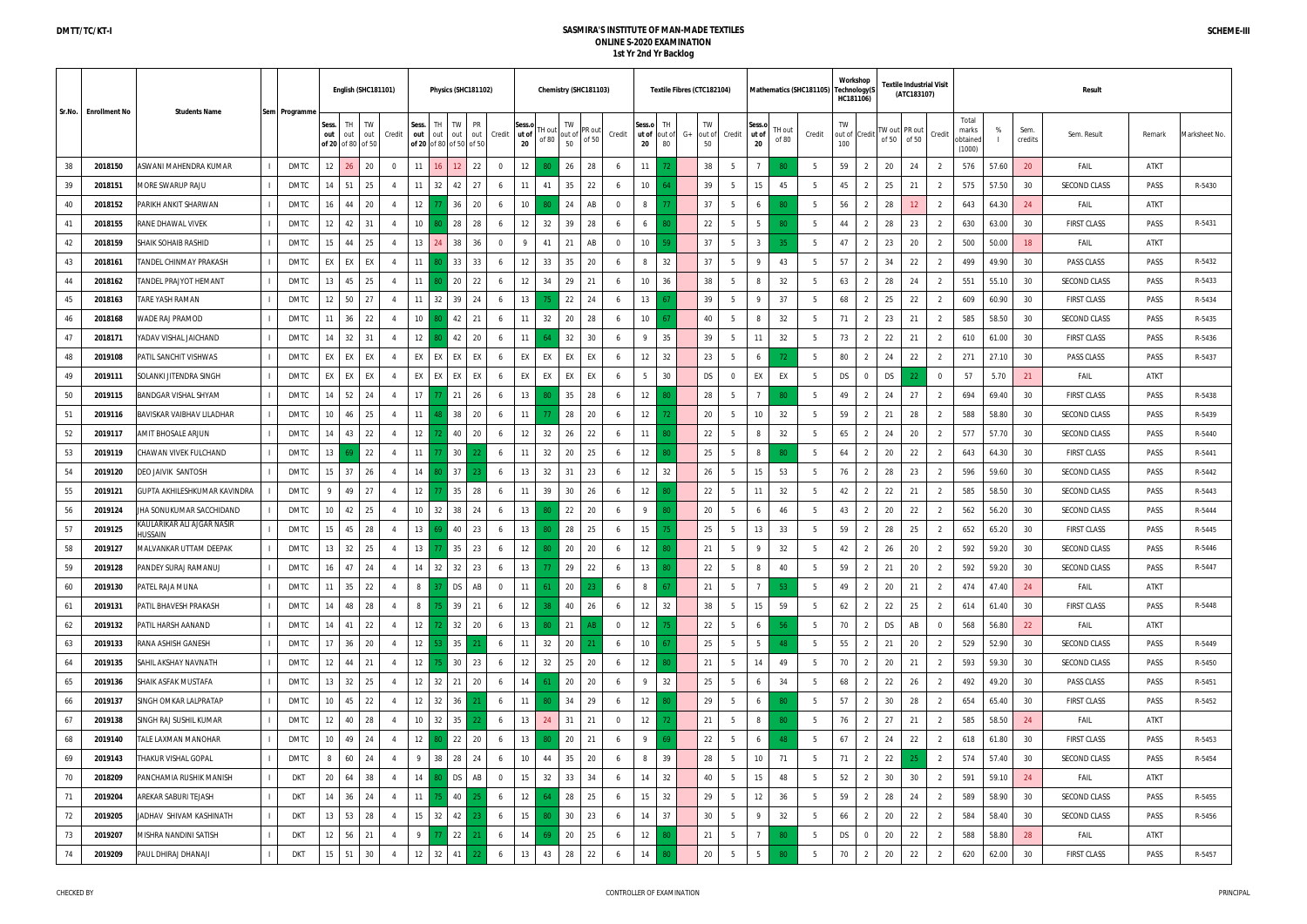| Sr.No. Enrollment No | <b>Students Name</b>           |               |       | English (SHC181101)              |                |        |    | Physics (SHC181102)                       |    |                              |    |    |       | Chemistry (SHC181103)                              |        |                                 |    | Textile Fibres (CTC182104)           |  |    | Mathematics (SHC181105) Technology(S |        | Workshop<br>HC181106)      | <b>Textile Industrial Visit</b>                                       | (ATC183107) |                                     |       |                 | Result       |             |               |
|----------------------|--------------------------------|---------------|-------|----------------------------------|----------------|--------|----|-------------------------------------------|----|------------------------------|----|----|-------|----------------------------------------------------|--------|---------------------------------|----|--------------------------------------|--|----|--------------------------------------|--------|----------------------------|-----------------------------------------------------------------------|-------------|-------------------------------------|-------|-----------------|--------------|-------------|---------------|
|                      |                                | Sem Programme | Sess. | out out out<br>of 20 of 80 of 50 | TH TW          | Credit |    | Sess. TH TW PR<br>of 20 of 80 of 50 of 50 |    | out out out out Credit ut of | 20 |    |       | Sess.o<br>ut of TH out<br>of 80 out of 50<br>of 50 | Credit | Sess.o TH<br>ut of out of<br>20 | 80 | TW<br>$G+$ out of Credit ut of<br>50 |  | 20 | $ Sess.o $ TH out $ $<br>of 80       | Credit | TW<br>out of Credit<br>100 | $\frac{1}{2}$ TW out PR out credit $\frac{1}{2}$ Times<br>of 50 of 50 |             | Total<br>marks<br>obtaine<br>(1000) |       | Sem.<br>credits | Sem. Result  | Remark      | Marksheet No. |
| 2019210              | SANAP SAGAR BHAGWAN            | <b>DKT</b>    | 11    | 47                               | 28             |        | 10 | 41                                        | 20 |                              | 14 | 44 | 30    | 20                                                 |        | 14                              | 39 | 21                                   |  |    |                                      |        | 45                         | 24                                                                    | 24          | 571                                 | 57.10 | 30              | SECOND CLASS | PASS        | R-5458        |
| 2019211              | <b>SHAIKH MUSAIB REHAN</b>     | <b>DKT</b>    | 15    | 55                               | 22             |        |    | 32<br>28                                  |    |                              | 14 | 42 | 20    | 28                                                 |        | 17                              | 47 | 22                                   |  |    | 45                                   |        | 61                         | 21                                                                    | 28          | 535                                 | 53.50 | 30              | SECOND CLASS | PASS        | R-5459        |
| 2019212              | <b>SINGH SHIKHA SHAILENDRA</b> | <b>DKT</b>    | 13    | 54                               | 22             |        | 10 | 35                                        |    |                              |    | 12 |       | 25<br>23                                           |        | 1.2<br>12   59                  |    | 20                                   |  |    | 32                                   |        | <b>DS</b>                  | 20                                                                    | 22          | 517                                 | 51.70 | 28              | FAIL         | <b>ATKT</b> |               |
| 2019213              | <b>WADKAR SAKSHI GANESH</b>    | <b>DKT</b>    | 14    | 34                               | $\frac{25}{2}$ |        |    | 40                                        |    |                              |    | 12 | $-35$ | 21                                                 |        | $13 \perp$                      |    | 24                                   |  |    | 33                                   |        | 52                         | 28                                                                    | 23          | 592                                 | 59.20 | 30              | SECOND CLASS | PASS        | R-5460        |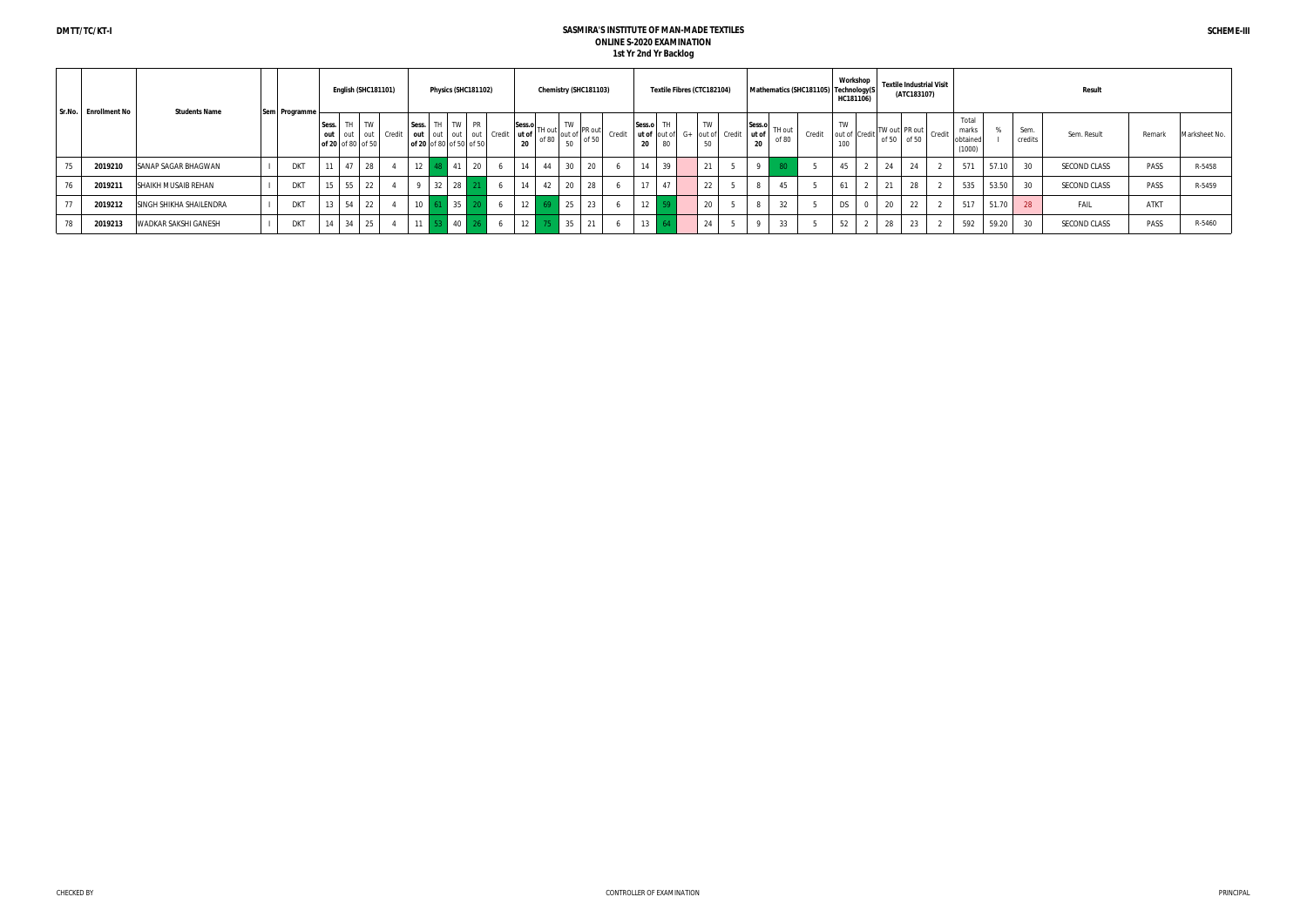| Sr.<br><b>No</b> | Enrollme<br><b>Students Name</b>                         | Sem          | Programme   |                                     | <b>Business</b><br>Communication<br>(SHC181201) |            |                |    | <b>Applied Physics &amp; Applied</b><br>Mechanics (SHC181202)                                                                                                                                                                                                                                                                                        |                |                 |                |                             |                | <b>Applied Chemistry (SHC181203)</b> |                 |                  | Processing (ATK181204/<br>ATX183204) |                  | Fundamental of Yarn & Fabric<br>Forming/ Fundamental of Wet | Personality<br>Development (<br>SHC181205) |                |                  | Engineering<br>Graphics<br>(SHC181206) |                 | <b>Textile Industrial Visit -II</b><br>(ATC183208) |                |                                       |       |                 | Result              |        |                  |
|------------------|----------------------------------------------------------|--------------|-------------|-------------------------------------|-------------------------------------------------|------------|----------------|----|------------------------------------------------------------------------------------------------------------------------------------------------------------------------------------------------------------------------------------------------------------------------------------------------------------------------------------------------------|----------------|-----------------|----------------|-----------------------------|----------------|--------------------------------------|-----------------|------------------|--------------------------------------|------------------|-------------------------------------------------------------|--------------------------------------------|----------------|------------------|----------------------------------------|-----------------|----------------------------------------------------|----------------|---------------------------------------|-------|-----------------|---------------------|--------|------------------|
|                  | nt No                                                    |              |             | Sess.<br>out<br>$\mathsf{of}$<br>20 | <b>TH</b><br>out<br>5680                        | Credit out |                | TH | TW PR<br>$\begin{bmatrix}\n\text{ess.} \\ \text{out} \\ \text{out} \\ \text{of 20} \\ \text{so.} \\ \text{so.} \\ \text{so.} \\ \text{out}\n\end{bmatrix}\n\begin{bmatrix}\n\text{iv} \\ \text{out} \\ \text{out} \\ \text{out} \\ \text{out}\n\end{bmatrix}\n\begin{bmatrix}\n\text{u.e.} \\ \text{out} \\ \text{out} \\ \text{out}\n\end{bmatrix}$ | Credi          | Sess.<br>out    | TH<br>of 20 80 | TW<br>out of out            | PR<br>of 50 50 | out of Credit                        | Sess.<br>out    | TH<br>out        | TW<br>out<br>of 20 of 80 of 50 of 50 | <b>PR</b><br>out | Credit                                                      | TW<br>OR<br>out<br>of 50 of 50             | out Credit     | TW out<br>of 100 | Credit                                 | TW out<br>of 50 | $\left  \right $ PR out<br>of 50                   | Credit         | Total<br>marks<br>obtaine<br>d (1000) | %     | Sem.<br>credits | Sem. Result         | Remark | Marksheet<br>No. |
|                  | 2018023 BHADANE RUSHIKESH KISHOR                         | $\mathbf{H}$ | <b>DMTT</b> |                                     | EX EX                                           | 6          | 9 <sup>1</sup> |    | 53 20 34                                                                                                                                                                                                                                                                                                                                             | 6              | 6               | 26             | 22                          | 37             | 6                                    |                 | $6\overline{67}$ | 37                                   | 30               | 6                                                           | 21<br>20                                   | $\overline{2}$ | 43               | $\overline{2}$                         | 23              | 20                                                 | $\overline{2}$ | 474                                   | 47.40 | 30              | PASS CLASS          |        | R-5461           |
|                  | 2 2018029 GAWAD MAYANK MILIND                            | $\mathbf{H}$ | <b>DMTT</b> | 13                                  | 40                                              | 6          |                |    | $11 \mid 43 \mid DS \mid AB$                                                                                                                                                                                                                                                                                                                         | $\overline{0}$ | $\overline{7}$  | 35             | 21                          | 22             | 6                                    | 9               | 67               | $\vert$ 20                           | 32               | 6                                                           | 20<br>23                                   | $\overline{2}$ | 40               | 2                                      | 21              | 20                                                 | 2              | 444                                   | 44.40 | 24              | <b>FAIL</b>         |        |                  |
|                  | 3 2018040 JAISWAR AMIT KUMAR                             | $\,$ H       | <b>DMTT</b> | 13                                  | 35                                              | 6          |                |    | 12 35 23 31                                                                                                                                                                                                                                                                                                                                          | 6              | 11              | AB             | 26                          | AB             | $\overline{0}$                       |                 | $10 \mid 24$     | $\vert$ 33                           | 31               | 6                                                           | 21<br>21                                   | $\overline{2}$ | 40               | 2                                      | 20              | 21                                                 | 2              | 407                                   | 40.70 | 24              | FAIL                |        |                  |
|                  | 4   2018042 KAMBLE HARSHAK SANTOSH                       | $\mathbf{H}$ | <b>DMTT</b> |                                     | EX EX                                           | 6          | 14             | 52 | 43 31                                                                                                                                                                                                                                                                                                                                                | 6              | 10              | 72             | 29                          | 22             | 6                                    |                 | $11$ 48          | 32                                   | 32               | 6                                                           | 21<br>23                                   | 2              | 57               | 2                                      | 25              | 21                                                 | $\overline{2}$ | 543                                   | 54.30 | 30              | SECOND CLASS        |        | R-5462           |
|                  | KHATICK SUFYAN AHEMAD<br>6 2018045<br><b>ABDULLA HAI</b> | $\,$ II      | <b>DMTT</b> | <b>EX</b>                           | EX                                              | 6          | 13             | 62 | 37<br>48                                                                                                                                                                                                                                                                                                                                             | 6              | 8               | 32             | 28                          | 20             | 6                                    | $7^{\circ}$     | 72               | $\vert$ 36                           | 30               | 6                                                           | 21<br>20                                   | 2              | 46               | 2                                      | 21              | 21                                                 | $\overline{2}$ | 522                                   | 52.20 | 30              | SECOND CLASS        |        | R-5463           |
|                  | 2018050 PASWAN MUKESH SANJAY                             | $\mathbb{H}$ | <b>DMTT</b> |                                     | $11 \mid 32 \mid$                               |            |                |    | $6$ 11 22 20 20                                                                                                                                                                                                                                                                                                                                      | 6              | $\overline{7}$  | 72             | $\overline{\phantom{0}}$ 20 | 20             | 6                                    | 8 <sup>1</sup>  | 37               | $\vert$ 25                           | 35               | 6                                                           | 20<br>22                                   | 2              | DS               | $\overline{0}$                         | 20              | 21                                                 | 2              | 423                                   | 42.30 | 28              | <b>FAIL</b>         |        |                  |
|                  | 8 2018055 RAUT JAGRUT AJAY                               | $\,$ H       | <b>DMTT</b> | EX                                  | EX                                              | 6          | EX             |    | EX EX EX                                                                                                                                                                                                                                                                                                                                             | 6              | EX              | EX             | EX                          | EX             | 6                                    | $7\overline{ }$ | 67               | $\vert$ 20                           | 31               | 6                                                           | 20<br>23                                   | 2              | 53               | $\overline{2}$                         | 34              | 25                                                 | $\overline{2}$ | 280                                   | 28.00 | 30              | PASS CLASS          |        | R-5464           |
|                  | <b>2018062 SHINDE VAIBHAVI VILAS</b>                     | $\,$ H       | <b>DMTT</b> |                                     | $13 \mid 45 \mid$                               | 6          |                |    | 20 50 49 40                                                                                                                                                                                                                                                                                                                                          | 6              | 12              | 27             | 25                          | 22             | 6                                    | 14              | 32               | $\frac{29}{2}$                       | 37               | 6                                                           | 21<br>22                                   | $\overline{2}$ | 46               | $\overline{2}$                         | 30              | 22                                                 | $\overline{2}$ | 556                                   | 55.60 | 30              | <b>SECOND CLASS</b> |        | R-5465           |
|                  | 9   2018065 SINGH NISHANT RAMCHAND                       | $\parallel$  | <b>DMTT</b> |                                     | $14$ 48                                         |            |                |    | $6$   13   72   20   33   6                                                                                                                                                                                                                                                                                                                          |                |                 | 15 53 20       |                             | 15             | $\overline{0}$                       |                 |                  | 9 43 DS                              | AB               | $\overline{0}$                                              | 20<br>20                                   | 2              | DS               | $\overline{0}$                         | 20              | 20                                                 | 2              | 435                                   | 43.50 | 16              | FAIL                |        |                  |
|                  | 10 2018066 TAMORE JAY NITIN                              | $\mathbb{H}$ | <b>DMTT</b> |                                     | $12 \mid 35 \mid$                               | 6          |                |    | 10 69 20 40                                                                                                                                                                                                                                                                                                                                          | 6              | 11              | 72             | 22                          | 20             | 6                                    |                 |                  | 11 53 20                             | 30               | 6                                                           | 21<br>21                                   | 2              | DS               | $\overline{0}$                         | 21              | 20                                                 | 2              | 508                                   | 50.80 | 28              | FAIL                |        |                  |
|                  | 11 2018069 VARMA VIKAS SANJAY                            | $\,$ H       | <b>DMTT</b> | 6                                   | 36                                              | 6          |                |    | $6 \mid 56 \mid 20 \mid 29 \mid$                                                                                                                                                                                                                                                                                                                     | 6              | $5\overline{)}$ | 72             | $\overline{\phantom{0}}$ 20 | 21             | 6                                    | $6-1$           |                  | 45 20                                | 30               | 6                                                           | 20<br>21                                   | 2              | - 9              | 2                                      | 20              | 22                                                 | 2              | 464                                   | 46.40 | 30              | PASS CLASS          |        | R-5466           |
|                  | 12 2018070 VELUNDE TEJAS SURESH                          | $\,$ H       | <b>DMTT</b> | 12                                  | 32                                              | 6          | 9 <sup>1</sup> | 32 | $41 \mid 26 \mid$                                                                                                                                                                                                                                                                                                                                    | 6              | 10              | 69             | $\overline{27}$             | 22             | 6                                    |                 |                  | $11 \t 43 \t 29$                     | 35               | 6                                                           | 20<br>20                                   | 2              | 54               | $\overline{2}$                         | 22              | 21                                                 | $\overline{2}$ | 535                                   | 53.50 | 30              | SECOND CLASS        |        | R-5467           |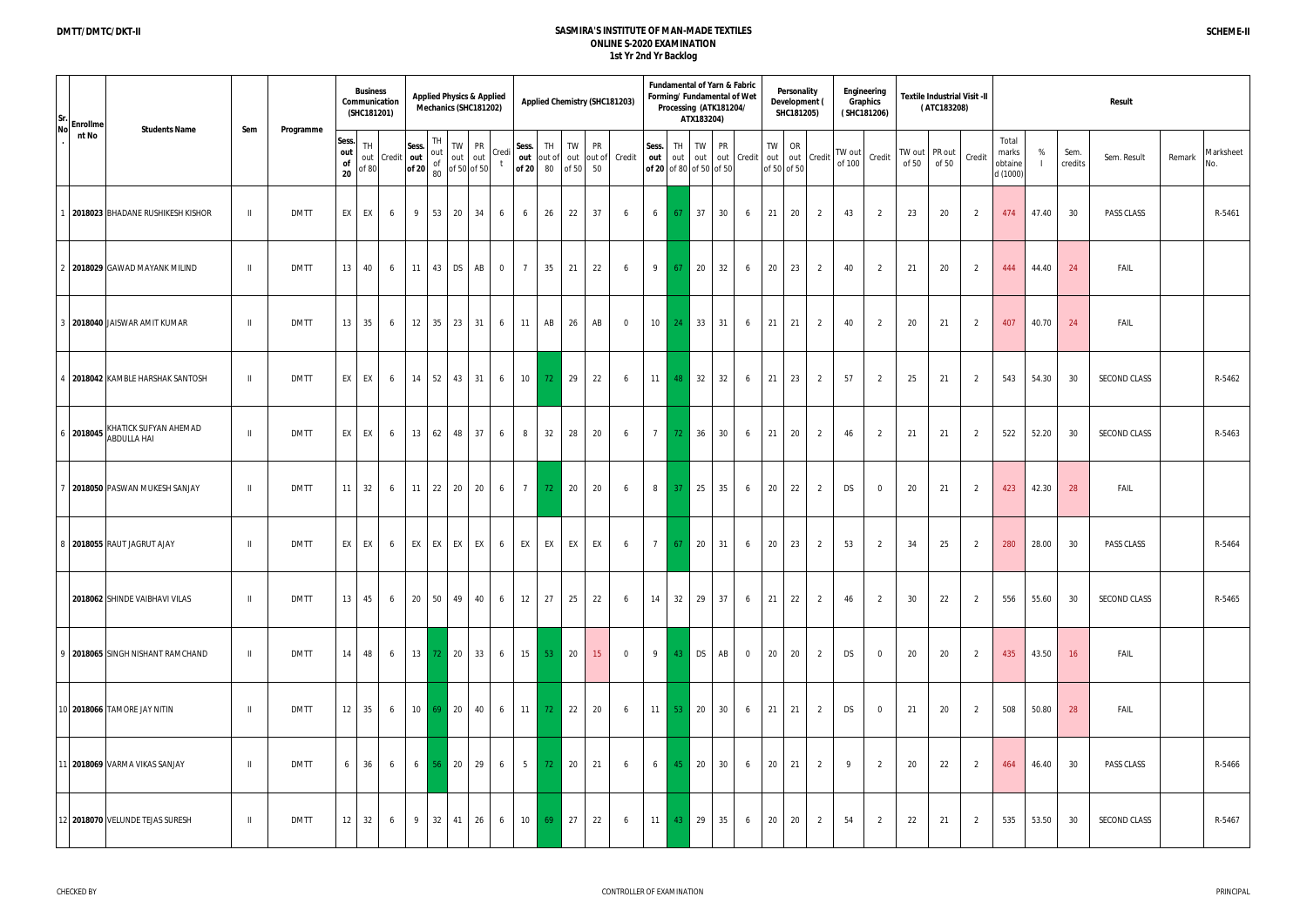| Sr.<br>Enrollme                            |              |             |                          | <b>Business</b><br>(SHC181201) | Communication |                                                                                                                                                                                                                  | <b>Applied Physics &amp; Applied</b><br>Mechanics (SHC181202) |              |                |              |                |                              |           | <b>Applied Chemistry (SHC181203)</b> |       |                 |         | Processing (ATK181204/<br>ATX183204)    |           | Fundamental of Yarn & Fabric<br>Forming/ Fundamental of Wet |                  | Personality<br>Development (<br>SHC181205) |                |                  | Engineering<br>Graphics<br>(SHC181206) |                        | (ATC183208) | <b>Textile Industrial Visit -II</b> |                                       |       |                 | Result              |        |                  |
|--------------------------------------------|--------------|-------------|--------------------------|--------------------------------|---------------|------------------------------------------------------------------------------------------------------------------------------------------------------------------------------------------------------------------|---------------------------------------------------------------|--------------|----------------|--------------|----------------|------------------------------|-----------|--------------------------------------|-------|-----------------|---------|-----------------------------------------|-----------|-------------------------------------------------------------|------------------|--------------------------------------------|----------------|------------------|----------------------------------------|------------------------|-------------|-------------------------------------|---------------------------------------|-------|-----------------|---------------------|--------|------------------|
| <b>No</b><br><b>Students Name</b><br>nt No | Sem          | Programme   | Sess.<br>out<br>of<br>20 | <b>TH</b><br>out<br>5680       |               | Sess.<br>$ $ Credit $ $ out $ $ out $ $<br>and $\begin{vmatrix} \textbf{out} \\ \textbf{off} & 20 \\ 80 \end{vmatrix}$ of $\begin{vmatrix} \textbf{out} \\ \textbf{off} & 50 \\ 0 \textbf{f} & 50 \end{vmatrix}$ | TH.                                                           | TW PR        | Credi          | Sess.<br>out | TH<br>of 20 80 | TW<br>out of out<br>of 50 50 | <b>PR</b> | out of Credit                        | Sess. | out             | out     | TH TW<br>out<br>of 20 of 80 of 50 of 50 | <b>PR</b> | out Credit                                                  | <b>TW</b><br>out | OR<br>of 50 of 50                          | out Credit     | TW out<br>of 100 | Credit                                 | TW out PR out<br>of 50 | of 50       | Credit                              | Total<br>marks<br>obtaine<br>d (1000) | %     | Sem.<br>credits | Sem. Result         | Remark | Marksheet<br>No. |
| 13 2018072 YADAV ROHIT RAJENDRA            | $\parallel$  | <b>DMTT</b> |                          | $12 \mid 36 \mid$              | 6             | 9 <sup>1</sup>                                                                                                                                                                                                   | 36                                                            | 25 34        | 6              | 11           | 32             | 20                           | 20        | 6                                    |       | $7\overline{ }$ | $35$ 20 |                                         | 30        | 6                                                           | 20               | 21                                         | $\overline{2}$ | 40               | -2                                     | 20                     | 20          | 2                                   | 448                                   | 44.80 | 30              | <b>PASS CLASS</b>   |        | R-5468           |
| 20 2018141 GIRI PRAMOD DEVAND              | $\mathbb{I}$ | <b>DMTC</b> | 11 <sup>1</sup>          | 37                             | 6             | $11 \quad 36$                                                                                                                                                                                                    |                                                               | 46 38        | 6              | 12           | 80             | $\overline{\phantom{0}}$ 20  | 23        | 6                                    |       | 9               | 56      | $\vert$ 35                              | 37        | 6                                                           | 21               | 20                                         | $\overline{2}$ | 45               | 2                                      | 23                     | 20          | 2                                   | 580                                   | 58.00 | 30              | SECOND CLASS        |        | R-5469           |
| 21 2018146 JHA LAXMAN MANOJ                | $\parallel$  | <b>DMTC</b> |                          | $13 \mid 37 \mid$              | 6             | $14$ 41                                                                                                                                                                                                          |                                                               | $31 \mid 35$ | 6              | 13           | 36             | 21                           | DS        | $\overline{0}$                       |       | 9               | 37      | 20                                      | 20        | 6                                                           | 21               | 21                                         | $\overline{2}$ | 40               | 2                                      | 30                     | 23          | 2                                   | 462                                   | 46.20 | 24              | <b>FAIL</b>         |        |                  |
| 22 2018147 KADAM HARSH TANAJI              | $\mathbf{H}$ | DMTC        | 10                       | 32                             | 6             | 12 80                                                                                                                                                                                                            |                                                               | 37 26        | 6              | 9            | 80             | 21                           | 20        | 6                                    |       | $6-1$           | 80      | 20                                      | 20        | 6                                                           | 22               | 21                                         | 2              | 40               | 2                                      | 20                     | 20          | 2                                   | 576                                   | 57.60 | 30              | <b>SECOND CLASS</b> |        | R-5470           |
| 23 2018149 KINI ABHISHEK PRADIP            | $\mathbf{H}$ | <b>DMTC</b> | <b>EX</b>                | EX                             | 6             | $15 \mid 33 \mid$                                                                                                                                                                                                |                                                               | 30 30        | 6              | 14           | 80             | 24                           | 24        | 6                                    |       | 12              | 32      | 36                                      | 27        | 6                                                           | 24               | 25                                         | $\overline{2}$ | 43               | 2                                      | 30                     | 25          | 2                                   | 504                                   | 50.40 | 30              | <b>SECOND CLASS</b> |        | R-5471           |
| 24 2018150 ASWANI MAHENDRA KUMAR           | $\mathbf{H}$ | DMTC        |                          | $13 \mid 32 \mid$              | 6             | 14 22 DS AB                                                                                                                                                                                                      |                                                               |              | $\overline{0}$ | 13           | 14             | 20                           | 25        | 6                                    |       | 10 40 DS        |         |                                         | AB        | $\overline{0}$                                              | DS               | <b>DS</b>                                  | $\overline{0}$ | 17               | 2                                      | 20                     | 20          | 2                                   | 260                                   | 26.00 | 16              | FAIL                |        |                  |
| 25 2018155 RANE DHAWAL VIVEK               | $\parallel$  | DMTC        | 12                       | 32                             | 6             | $12 \mid 40 \mid$                                                                                                                                                                                                |                                                               | 30 35        | 6              | 13           | 80             | 21                           | 22        | 6                                    |       | 10 <sup>1</sup> | 19      | 35                                      | 33        | 6                                                           | 23               | 21                                         | $\overline{2}$ | 42               | 2                                      | 25                     | 23          | 2                                   | 528                                   | 52.80 | 30              | SECOND CLASS        |        | R-5472           |
| 26 2018158 SARVADE AMOL BHIMRAO            | $\,$ H $\,$  | DMTC        | 15                       | 45                             | 6             | 17 47 28 37                                                                                                                                                                                                      |                                                               |              | 6              | 13           | 80             | $\vert$ 21                   | 16        | 6                                    |       | $6 \t 48 \t 21$ |         |                                         | 20        | 6                                                           | 22               | 20                                         | 2              | 44               | 2                                      | 26                     | DS          | $\overline{0}$                      | 526                                   | 52.60 | 28              | FAIL                |        |                  |
| 27 2018161 TANDEL CHINMAY PRAKASH          | $\parallel$  | <b>DMTC</b> |                          | EX EX                          | 6             | 15   51   41   39                                                                                                                                                                                                |                                                               |              | 6 <sup>1</sup> | 13           | 80             | $\vert$ 22                   | 21        | 6                                    |       | 11 40 35        |         |                                         | 30        | 6                                                           | 22               | 21                                         | $\overline{2}$ | 60               | 2                                      | 23                     | 22          | 2                                   | 546                                   | 54.60 | 30              | <b>SECOND CLASS</b> |        | R-5473           |
| 28 2018163 TARE YASH RAMAN                 | $\,$ H       | DMTC        |                          | $13 \mid 40 \mid$              | 6             | 16 32 42 35                                                                                                                                                                                                      |                                                               |              | 6              | 13           | 32             | 20                           | 28        | 6                                    |       | 9 48 20         |         |                                         | 31        | 6                                                           | 22               | 21                                         | $\overline{2}$ | 46               | 2                                      | 22                     | 23          | 2                                   | 513                                   | 51.30 | 30              | SECOND CLASS        |        | R-5474           |
| 29 2018168 WADE RAJ PRAMOD                 | $\,$ II      | DMTC        | 8 <sup>1</sup>           | 35                             | 6             | 18 33 20 39                                                                                                                                                                                                      |                                                               |              | 6              | 11           | 75             | $\vert$ 21                   | 25        | 6                                    |       | 11 48 20        |         |                                         | 20        | 6                                                           | 32               | 21                                         | $\overline{2}$ | 50               | 2                                      | 26                     | 23          | 2                                   | 536                                   | 53.60 | 30              | <b>SECOND CLASS</b> |        | R-5475           |
| 30 2018171 YADAV VISHAL JAICHAND           | $\,$ H       | DMTC        |                          | $11 \mid 35 \mid$              | 6             | 16 32 48 40                                                                                                                                                                                                      |                                                               |              | 6              | 12           | 77             | 22                           | 22        | 6                                    |       | 7 40 37         |         |                                         | 32        | 6                                                           | 21               | 29                                         | $\overline{2}$ | 54               | 2                                      | 31                     | 27          | 2                                   | 593                                   | 59.30 | 30              | <b>SCOND CLASS</b>  |        | R-5476           |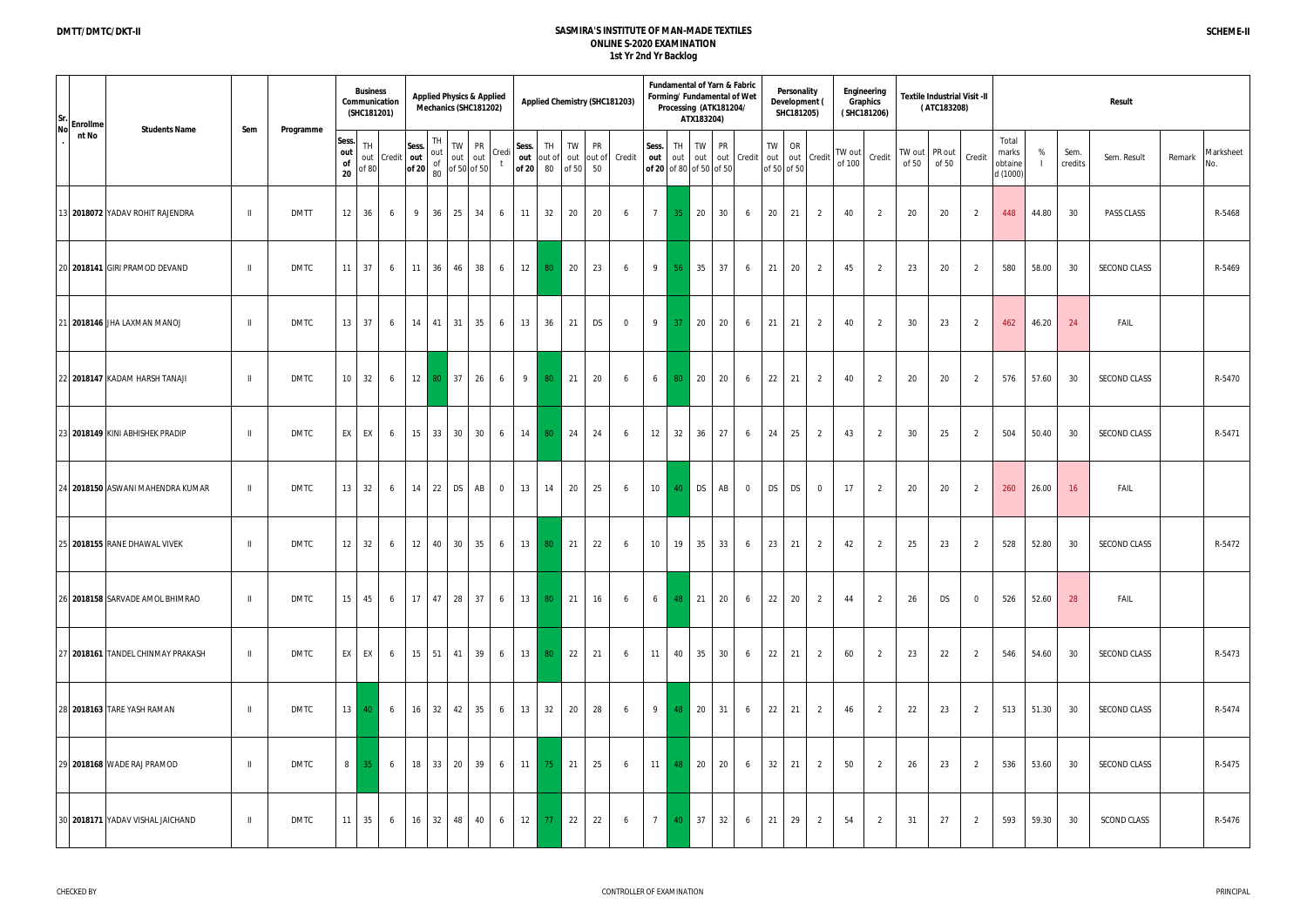| $ Sr.$ Enrollme! |                                                    |                |            |                                 | <b>Business</b><br>(SHC181201) | Communication                                                                                                                                                                                                                                                                                                                                                                                              |       | <b>Applied Physics &amp; Applied</b><br>Mechanics (SHC181202) |   |                                                     |    |       |                                                                                                         | <b>Applied Chemistry (SHC181203)</b> |                   |            | <b>Fundamental of Yarn &amp; Fabric</b><br>Forming/ Fundamental of Wet<br>Processing (ATK181204/<br>ATX183204) |    |                        |       | Personality<br>Development (<br>SHC181205) |   |                                                                                                                                                                                | Engineering<br>Graphics<br>(SHC181206)                 |                        | (ATC183208) | <b>Textile Industrial Visit -II</b> |                                       |       |                 | Result              |                            |
|------------------|----------------------------------------------------|----------------|------------|---------------------------------|--------------------------------|------------------------------------------------------------------------------------------------------------------------------------------------------------------------------------------------------------------------------------------------------------------------------------------------------------------------------------------------------------------------------------------------------------|-------|---------------------------------------------------------------|---|-----------------------------------------------------|----|-------|---------------------------------------------------------------------------------------------------------|--------------------------------------|-------------------|------------|----------------------------------------------------------------------------------------------------------------|----|------------------------|-------|--------------------------------------------|---|--------------------------------------------------------------------------------------------------------------------------------------------------------------------------------|--------------------------------------------------------|------------------------|-------------|-------------------------------------|---------------------------------------|-------|-----------------|---------------------|----------------------------|
| nt No            | <b>Students Name</b>                               | Sem            | Programme  | Sess.<br>out<br><b>of</b><br>20 |                                | $\begin{array}{c c c c} & \text{Sess.} & \text{I\'m} & \text{I\'m} & \text{I\'m} & \text{I\'m} \\ \hline \text{I\'m} & \text{I\'m} & \text{I\'m} & \text{I\'m} & \text{I\'m} & \text{I\'m} & \text{I\'m} \\ \text{I\'m} & \text{I\'m} & \text{I\'m} & \text{I\'m} & \text{I\'m} & \text{I\'m} & \text{I\'m} \\ \text{I\'m} & \text{I\'m} & \text{I\'m} & \text{I\'m} & \text{I\'m} & \text{I\'m} & \text{$ | TH    |                                                               |   |                                                     |    |       | $\begin{array}{ c c c c c c c c c } \hline \text{of 20} & 80 & \text{of 50} & 50 \\ \hline \end{array}$ |                                      |                   |            | Sess. TH TW PR<br>of 20 of 80 of 50 of 50                                                                      |    | out out out out Credit | TW OR | of 50 of 50                                |   | $\left  \begin{array}{c} 0 & \text{if} \\ \text{if} & \text{if} \end{array} \right $ out $\left  \begin{array}{c} \text{Credit} \\ \text{of} & \text{100} \end{array} \right $ | $\left  \text{TW out} \right $ Credit $\left  \right $ | TW out PR out<br>of 50 | of 50       | Credit                              | Total<br>marks<br>obtaine<br>d (1000) | %     | Sem.<br>credits | Sem. Result         | Marksheet<br>Remark<br>No. |
|                  | 31 2018211 YADAV VISHAL SANTU                      | $\blacksquare$ | <b>DKT</b> | 10 <sup>1</sup>                 | 36                             | 6                                                                                                                                                                                                                                                                                                                                                                                                          |       |                                                               |   | $10 \mid 14 \mid 32 \mid 32 \mid 0 \mid 12 \mid 59$ |    |       | $21$ 22                                                                                                 | 6                                    | 51                | $\vert$ 20 |                                                                                                                | 28 | 6                      | 20    | 22                                         | 2 | 40                                                                                                                                                                             | 2                                                      | 20                     | 21          | 2                                   | 477                                   | 47.70 | 24              | FAIL                |                            |
|                  | $\left 32\right $ 2018203 ANSARI MOHAMD SHAD ABDUL | $\mathbf{I}$   | <b>DKT</b> | 12 <sup>1</sup>                 | 15 <sup>1</sup>                | 6                                                                                                                                                                                                                                                                                                                                                                                                          | 15 37 | $36 \mid 39 \mid$                                             | 6 | 15                                                  | 32 | 27    | 21                                                                                                      | 6                                    | $10 \mid 61$      | $25$       |                                                                                                                | 28 | 6                      | 21    | 21                                         | 2 | 40                                                                                                                                                                             | 2                                                      | 23                     | 26          | 2                                   | 504                                   | 50.40 | 30              | <b>SECOND CLASS</b> | R-5477                     |
|                  | 33 2018204 BOSKE ABHISHEK BABU                     | $\blacksquare$ | <b>DKT</b> |                                 | EX EX                          | 6                                                                                                                                                                                                                                                                                                                                                                                                          |       | 14 52 40 44                                                   |   | $6$ 14 61                                           |    | 26    | 20                                                                                                      | 6                                    | $12 \mid 64 \mid$ | 38         |                                                                                                                | 23 | 6                      | 22    | 22                                         | 2 | 51                                                                                                                                                                             | 2                                                      | 20                     | 24          | 2                                   | 547                                   | 54.70 | 30              | <b>SECOND CLASS</b> | R-5478                     |
|                  | 34 2018209 PANCHAMIA RUSHIK MANISH                 | $\blacksquare$ | <b>DKT</b> | 15                              | 46                             | $6\quad$                                                                                                                                                                                                                                                                                                                                                                                                   |       |                                                               |   | $12 \mid 34 \mid 20 \mid 36 \mid 6 \mid 12 \mid$    |    | 39 28 | 20                                                                                                      | 6                                    | $10\quad 75$      | $\vert$ 32 |                                                                                                                | 25 | 6                      | 22    | 21                                         | 2 | 40                                                                                                                                                                             | 2                                                      | 20                     | 24          | 2                                   | 531                                   | 53.10 | 30              | <b>SECOND CLASS</b> | R-5479                     |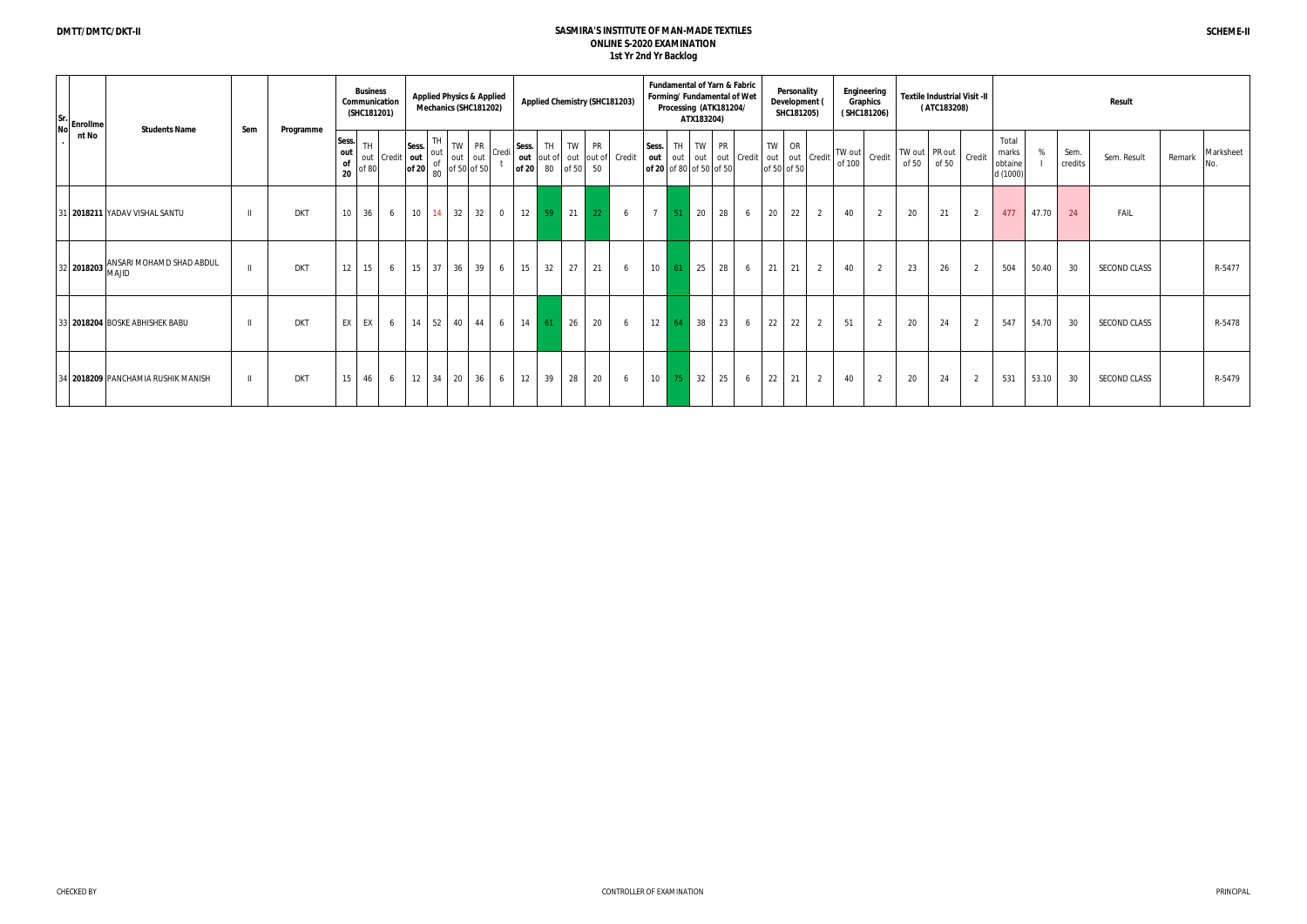|            |                         |                                           |     |                  |                                         |           |           | Testing of Textiles-I (ATC183301) |                 |                                                            | (CTT182302)           |           | Yarn Manufacturing Technology -I |                       |                 | Warp and Weft Yarn Preparation<br>(CTT182303) |                            |                |                 |                        | (CTT182304) | <b>Basic Woven Structures</b>                                                                                                                                                                                                                                                                                                                                          |                |           | <b>Textile Colour and</b><br>Design (CTT182305) |                   | Computer<br><b>Applications</b><br>(ATN144306) |    | <b>Textile</b><br><b>Industrial Visit-</b><br>(ATN1843307    |    |                                      |                     |                 | Result              |                      |
|------------|-------------------------|-------------------------------------------|-----|------------------|-----------------------------------------|-----------|-----------|-----------------------------------|-----------------|------------------------------------------------------------|-----------------------|-----------|----------------------------------|-----------------------|-----------------|-----------------------------------------------|----------------------------|----------------|-----------------|------------------------|-------------|------------------------------------------------------------------------------------------------------------------------------------------------------------------------------------------------------------------------------------------------------------------------------------------------------------------------------------------------------------------------|----------------|-----------|-------------------------------------------------|-------------------|------------------------------------------------|----|--------------------------------------------------------------|----|--------------------------------------|---------------------|-----------------|---------------------|----------------------|
| Sr.<br>No. | <b>Enrollment</b><br>No | <b>Students Name</b>                      | Sem | Progra<br>mme    | Sess.<br>out<br>of 20 of 80 of 25 of 25 | TH<br>out | <b>TW</b> | <b>PR</b>                         |                 | Sess.<br>out out Credit out out<br>of 20 of 80 of 50 of 50 | TW<br>TH              | <b>PR</b> | out out Credit ut of             | Sess.o<br>$20\degree$ | TH out<br>of 80 |                                               |                            |                |                 |                        |             | $\begin{bmatrix} 1 & 1 & 1 \\ 1 & 1 & 1 \\ 0 & 0 & 0 \end{bmatrix}$ PR out $\begin{bmatrix} 1 & 1 \\ 1 & 1 \\ 0 & 0 \end{bmatrix}$ Credit $\begin{bmatrix} 1 & 1 \\ 1 & 1 \\ 0 & 0 \end{bmatrix}$ Credit $\begin{bmatrix} 1 & 1 \\ 1 & 1 \\ 0 & 0 \end{bmatrix}$ Credit $\begin{bmatrix} 1 & 1 \\ 1 & 1 \\ 0 & 0 \end{bmatrix}$ Credit $\begin{bmatrix} 1 & 1 \\ 1 & $ |                | TW<br>100 | <b>PR</b><br>out of out of Credit<br>50         | of 25             |                                                |    | TW out   PR out   TW out   PR out<br>of $25$ of $25$ of $25$ |    | Total<br>marks<br>obtained<br>(1000) | %<br>$\mathbf{III}$ | Sem.<br>credits | Sem. Result         | Remark Marksheet No. |
|            | 2018023                 | <b>BHADANE RUSHIKESH</b><br><b>KISHOR</b> |     | III DMTT         | 6                                       | 34        | 16        | 15                                | $5\overline{)}$ | 9                                                          | 36<br>80 <sup>°</sup> | 20        | 6                                | 10                    | 80 <sup>°</sup> | 29                                            | 26                         | 6              | $\overline{7}$  | 80                     | 31          | 28                                                                                                                                                                                                                                                                                                                                                                     | 6              | 72        | 22<br>$\overline{7}$                            | 16                |                                                | 17 | 15                                                           | 10 | 659                                  | 65.90               | 30              | <b>FIRST CLASS</b>  | R-5480               |
|            | 2018024                 | BHARDWAJ SANTOSH<br>RADHESHYAM            |     | $III$ DMTT 12    |                                         | 32        | 12        | 26                                | 5 <sup>5</sup>  | 9                                                          | 36<br> 75             | 20        | 6                                | 12                    | 67              | 23                                            | 22                         | 6              | 8               | 80                     | 20          | 34                                                                                                                                                                                                                                                                                                                                                                     | 6              | <b>DS</b> | AB<br>$\overline{0}$                            | 15                |                                                | 17 | 13                                                           | 10 | 543                                  | 54.30               | -23             | FAIL                |                      |
|            | 2018025                 | <b>DHAKDE PRANJU ASHOK</b>                |     | III DMTT 14      |                                         | 32        | 16        | 15                                | 5 <sup>5</sup>  | $6 \mid 43$                                                | 43                    | 39        | 6                                | 10                    | 61              | 28                                            | 27                         | 6              | $7\overline{ }$ | 80                     | 21          | 25 <sub>1</sub>                                                                                                                                                                                                                                                                                                                                                        | 6              | 76        | 25<br>$\overline{7}$                            | 17                |                                                | 17 | 15                                                           | 14 | 631                                  | 63.10               | 30              | <b>FIRST CLASS</b>  | R-5481               |
|            | 2018026                 | DIGRSE PRANAY<br>NAMEDAVRAO               |     | $III$ DMTT 13 53 |                                         |           | 10        | 17                                | 5 <sup>5</sup>  | $\overline{4}$<br>64                                       | 42                    | 20        | 6                                | 13                    | $-77$           | 30                                            | 25                         | 6              | 10              | 80                     | 33          | 22                                                                                                                                                                                                                                                                                                                                                                     | 6              | 77        | 20<br>$7\overline{ }$                           | 14                |                                                | 14 | 14                                                           | 14 | 666                                  | 66.60               | 30              | <b>FIRST CLASS</b>  | R-5482               |
|            | 2018029                 | <b>GAWAD MAYANK MILIND</b>                |     | III DMTT         | $12 \mid 37$                            |           | 12        | 18                                | 5 <sup>5</sup>  | 9                                                          | 32<br>27              | 34        | 6                                | 6                     | 75              | 26                                            | 22                         | 6              | 5 <sup>5</sup>  | 80                     | 40          | 24                                                                                                                                                                                                                                                                                                                                                                     | 6              | 58        | 30 <sup>°</sup><br>$\overline{7}$               | 12                |                                                | 14 | 13                                                           | 10 | 596                                  | 59.60               | 30              | <b>SECOND CLASS</b> | R-5483               |
|            | 2018031                 | <b>GHARAT ATHARAV DEEPAK</b>              |     | $III$ DMTT 14 39 |                                         |           | 14        | 17                                | 5 <sup>5</sup>  | $6 \quad 80$                                               | $\vert$ 42            | 30        | 6                                | 14                    | 75              | 31                                            | 24                         | 6              | 10              | 80                     | 38          | 20                                                                                                                                                                                                                                                                                                                                                                     | 6              | 82        | 30 <sup>°</sup><br>$7\overline{ }$              | 12                |                                                | 11 | 12                                                           | 10 | 691                                  | 69.10               | 30              | <b>FIRST CLASS</b>  | R-5484               |
|            |                         | 2018035 GHARAT TEJAS VIKAS                |     |                  |                                         |           |           |                                   |                 | III DMTT 6 45 15 17 5 7 80 41 26                           |                       |           |                                  |                       | $6$ 10 32       | $33 \mid 24 \mid 6$                           | and the state of the state |                |                 | <b>Service Service</b> |             |                                                                                                                                                                                                                                                                                                                                                                        |                |           | 7 80 37 34 6 82 40 7                            | 12                |                                                | 10 | 13                                                           | 10 |                                      | 661 66.10           | - 30            | <b>FIRST CLASS</b>  | R-5485               |
|            | 2018037                 | <b>GHARAT YASH RUSHIKESH</b>              |     | $III$ DMTT 12 36 |                                         |           | 16        | 16                                | 5 <sub>5</sub>  |                                                            | 9 80 41               | 20        | 6                                | 12                    | 72              | 32                                            | 24                         | 6              | 9               | 33                     | 33          | 22                                                                                                                                                                                                                                                                                                                                                                     | 6              | 81        | 30<br>$7\overline{ }$                           | 12                |                                                | 12 | 16                                                           | 10 | 628                                  | 62.80               | -30             | <b>FIRST CLASS</b>  | R-5486               |
|            | 2018039                 | <b>GUPTA SACHIN</b><br>RAMBACHAN          |     | $III$ DMTT 13 36 |                                         |           | 15        | 15                                | 5 <sub>1</sub>  |                                                            | 10 69 39              | 20        | 6                                | 9                     | 67              | 27                                            | 25                         | 6              | 11              | 80 <sub>1</sub>        | 20          | 34                                                                                                                                                                                                                                                                                                                                                                     | 6              | 66        | 20<br>$7\overline{ }$                           | 14                |                                                | 12 | 14                                                           | 10 | 626                                  | 62.60               | 30              | <b>FIRST CLASS</b>  | R-5487               |
| 10         | 2018040                 | JAISWAL AMIT KUMAR<br><b>DOODHNATH</b>    |     | $III$ DMTT 13    |                                         | $-5$      | 11        | 15                                | $\overline{0}$  | 8                                                          | 27<br>30 <sup>°</sup> | 6         | $\overline{0}$                   | 9                     | 29              | 26                                            | 15 <sup>2</sup>            | $\overline{0}$ | 9               | 37                     | DS          | AB                                                                                                                                                                                                                                                                                                                                                                     | $\overline{0}$ | <b>DS</b> | AB<br>$\overline{0}$                            | $12 \overline{ }$ |                                                | 12 | 11                                                           | 10 | 285                                  | 28.50               | $\overline{0}$  | FAIL                |                      |
| 11         | 2018042                 | KAMBLE HARSHAK<br>SANTOSH                 |     | $III$ DMTT 12 69 |                                         |           | 15        | 15                                | 5 <sub>1</sub>  |                                                            | 10 72 30              | 20        | 6                                | 12                    | 53              | 27                                            | 22                         | 6              | 12              | 32                     | 28          | 38                                                                                                                                                                                                                                                                                                                                                                     | 6              | 78        | 30<br>$\overline{7}$                            | 12                |                                                | 12 | 12                                                           | 10 | 621                                  | 62.10               | 30              | <b>FIRST CLASS</b>  | R-5488               |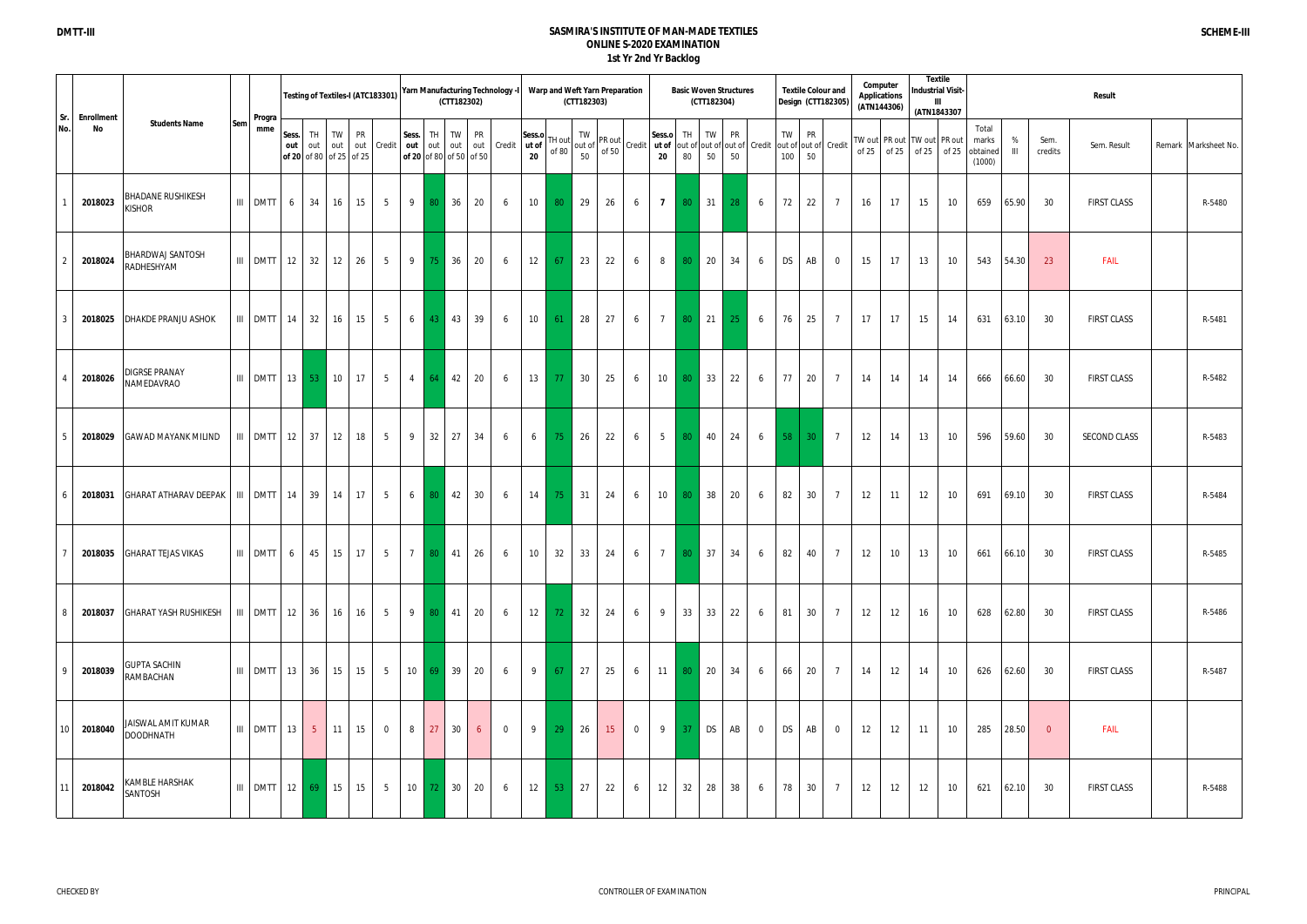|                 |                  |                                                   |                  |                |                                            |              |    | Testing of Textiles-I (ATC183301) |                 |                                                 | (CTT182302) |                | Yarn Manufacturing Technology -I |                       |                     | (CTT182303) | Warp and Weft Yarn Preparation                                                                                                                                                                                                                                                   |                            | <b>Basic Woven Structures</b><br>(CTT182304) |           |                                                                     |     |                         | <b>Textile Colour and</b><br>Design (CTT182305) |    | Computer<br>Applications<br>(ATN144306) |                                                              | Textile<br><b>Industrial Visit-</b><br>(ATN1843307 |       |                                      |           |                 | Result             |                      |
|-----------------|------------------|---------------------------------------------------|------------------|----------------|--------------------------------------------|--------------|----|-----------------------------------|-----------------|-------------------------------------------------|-------------|----------------|----------------------------------|-----------------------|---------------------|-------------|----------------------------------------------------------------------------------------------------------------------------------------------------------------------------------------------------------------------------------------------------------------------------------|----------------------------|----------------------------------------------|-----------|---------------------------------------------------------------------|-----|-------------------------|-------------------------------------------------|----|-----------------------------------------|--------------------------------------------------------------|----------------------------------------------------|-------|--------------------------------------|-----------|-----------------|--------------------|----------------------|
| Sr.<br>No.      | Enrollment<br>No | <b>Students Name</b><br>Sem                       | Progra<br>mme    | out            | Sess. TH<br>out<br>of 20 of 80 of 25 of 25 | TW PR<br>out |    | out Credit                        | Sess.           | TH TW<br>out out out<br>of 20 of 80 of 50 of 50 |             | <b>PR</b>      | out Credit ut of                 | Sess.o<br>$20\degree$ |                     | TW          | $\left[\begin{array}{c} \n\text{TH out} \\ \text{of 80} \\ \text{of 90}\n\end{array}\right] \n\left[\begin{array}{c} \n\text{IVV} \\ \text{out of} \\ \text{of 50}\n\end{array}\right] \n\left[\begin{array}{c} \text{Credit} \\ \text{Credit} \\ \text{20}\n\end{array}\right]$ | Sess.o                     | TH I<br>80<br>50                             | TW        | <b>PR</b><br>out of out of out of Credit out of out of Credit<br>50 | 100 | TW I<br><b>PR</b><br>50 |                                                 |    |                                         | TW out   PR out   TW out   PR out<br>of $25$ of $25$ of $25$ |                                                    | of 25 | Total<br>marks<br>obtained<br>(1000) | %<br>Ш    | Sem.<br>credits | Sem. Result        | Remark Marksheet No. |
| 12              | 2018043          | KENI DARSHTI TUSHAR                               | III DMTT 11      |                | 36                                         | 17           | 17 | $5\overline{)}$                   | 6               | 80                                              | 42          | 20             | 6                                | 11                    | 69                  | 30          | 30                                                                                                                                                                                                                                                                               | 15<br>6                    | 34                                           | 35        | 44<br>6                                                             | 92  | 22                      | $7\overline{ }$                                 | 13 | 11                                      | 14                                                           |                                                    | 10    | 659                                  | 65.90     | 30              | <b>FIRST CLASS</b> | R-5489               |
| 13              | 2018045          | KHATICK SUFYAN AHEMD<br>ABDULA HAI                | III DMTT         | $\overline{7}$ | 27                                         | 16           | 15 | $\overline{0}$                    | $5\overline{)}$ | -80                                             | 39          | 6              | $\overline{0}$                   | 3 <sup>3</sup>        | 80 <sup>°</sup>     | 31          | 30                                                                                                                                                                                                                                                                               | 2<br>6                     | 80<br>35                                     |           | 32<br>6                                                             | 80  | 25                      | $7\overline{ }$                                 | 13 | 10 <sup>°</sup>                         | 13                                                           |                                                    | 10    | 639                                  | 63.90     | 19              | <b>FAIL</b>        |                      |
| 14              | 2018046          | M.GNANASEKARAN<br>MARIMUTHU                       | $III$ DMTT 12 32 |                |                                            | 27           | 15 | $\overline{0}$                    | 10 <sup>°</sup> | 32                                              | 27          | 24             | 6                                | 13                    | 69                  | 27          | 31                                                                                                                                                                                                                                                                               | 10<br>6                    | 80<br>20                                     |           | 20<br>6                                                             | 65  | 25                      | $7\overline{ }$                                 | 12 | 10                                      | 12                                                           |                                                    | 14    | 587                                  | 58.70     | 25              | <b>FAIL</b>        |                      |
| 15              | 2018050          | PASWAN MUKESH SANJAY   III DMTT                   |                  | 6              | 80                                         | 10           | 15 | $5\overline{)}$                   | $5\overline{)}$ | 61                                              | 29          | 22             | 6                                | 6                     | 59 <sup>°</sup>     | 28          | 22                                                                                                                                                                                                                                                                               | $5\overline{)}$<br>6       | 80                                           | 20        | 22<br>6                                                             | DS  | AB                      | $\overline{0}$                                  | 12 | 10 <sup>°</sup>                         | 12                                                           |                                                    | 10    |                                      | 514 51.40 | 23              | <b>FAIL</b>        |                      |
| 16              | 2018053          | RATHOD KARTIK NILKANTH   III   DMTT               |                  |                | $12 \mid 64 \mid$                          | 17           | 16 | 5 <sup>5</sup>                    | 10              | 26                                              | 39          | 20             | 6                                | 12                    | 67                  | 26          | 24                                                                                                                                                                                                                                                                               | 12<br>6                    | 39<br>80                                     |           | 38<br>6                                                             | 80  |                         | 40<br>$7\phantom{.0}$                           | 12 | 11                                      | 14                                                           |                                                    | 10    | 669                                  | 66.90     | - 30            | <b>FIRST CLASS</b> | R-5490               |
| 17              |                  | 2018054 RAUT CHIRAG JITENDRA                      | $III$ DMTT 14 32 |                |                                            | 15           | 15 | $5\overline{)}$                   |                 | 8 80                                            | 40          | 10             | $\overline{0}$                   | 11                    | 80                  | 30          | 31                                                                                                                                                                                                                                                                               | 12<br>6                    | 39                                           | 33        | 34<br>6                                                             | 84  | 25                      | $7\overline{ }$                                 | 13 | 12                                      | 13                                                           |                                                    | 10    | 641                                  | 64.10     | 24              | FAIL               |                      |
| 18              |                  | 2018056 RAUT NISHANT MAHESH                       |                  |                |                                            |              |    |                                   |                 |                                                 |             |                |                                  |                       |                     |             | III DMTT 12 36 15 16 5 8 8 9 42 20 6 10 80 27 32 6 16 41 33 36 6 83 40 7 12                                                                                                                                                                                                      |                            |                                              |           |                                                                     |     |                         |                                                 |    | 11                                      | 13                                                           |                                                    | 20    |                                      | 683 68.30 | 30              | <b>FIRST CLASS</b> | R-5491               |
| 19 <sup>1</sup> |                  | 2018062 SHINDE VAIBHAVI VILAS                     | $III$ DMTT 14 38 |                |                                            | 16           | 18 | $5-1$                             |                 | $10 \mid 51 \mid 43 \mid$                       |             | 20             | 6                                |                       | $7 \mid 51 \mid$    | 34          | 32                                                                                                                                                                                                                                                                               | 6<br>14                    | 34                                           | 34        | 32<br>6                                                             | 80  |                         | 40<br>$7\phantom{.0}$                           | 13 | 12                                      | 14                                                           |                                                    | 10    | 617 61.70                            |           | - 30            | <b>FIRST CLASS</b> | R-5492               |
| 20              | 2018065          | SINGH NISHANT RAMCHAL   III   DMTT   11   80   DS |                  |                |                                            |              | AB | $\overline{0}$                    |                 | 8 59 36                                         |             | 3 <sup>2</sup> | $\overline{0}$                   |                       | AB 37               | <b>DS</b>   | AB                                                                                                                                                                                                                                                                               | $4 \mid$<br>$\overline{0}$ | $-59$                                        | <b>DS</b> | AB<br>$\overline{0}$                                                | DS  | AB                      | $\overline{0}$                                  | DS | AB                                      | DS                                                           |                                                    | AB    |                                      | 297 29.70 | $\overline{0}$  | <b>FAIL</b>        |                      |
| 21              | 2018066          | <b>TAMORE JAY NITIN</b>                           | $III$ DMTT 12 37 |                |                                            | DS           | 14 |                                   |                 | $0$   11   67   34                              |             | 20             | 6                                |                       | $11 \quad 35 \quad$ | <b>DS</b>   | 29                                                                                                                                                                                                                                                                               | 6<br>6                     | $80$ DS                                      |           | 32 <sup>2</sup><br>6                                                |     | DS<br>28                | $\overline{7}$                                  | 12 | 12                                      | 12                                                           |                                                    | 10    |                                      | 462 46.20 | 25              | FAIL               |                      |
| 22              | 2018068          | KHERDE SIDDESH<br>CHANDRAKANT                     | $III$ DMTT 13    |                | 72                                         | 14           | 18 | $5\overline{)}$                   | 9               |                                                 | 75 42       | 20             | 6                                |                       | $11 \quad 59$       | 25          | 30                                                                                                                                                                                                                                                                               | 9<br>6                     | 28<br>80                                     |           | 39<br>6                                                             | 79  | 42                      | $7\overline{ }$                                 | 13 | 11                                      | 14                                                           |                                                    | 10    |                                      | 713 71.30 | 30              | <b>FIRST CLASS</b> | R-5493               |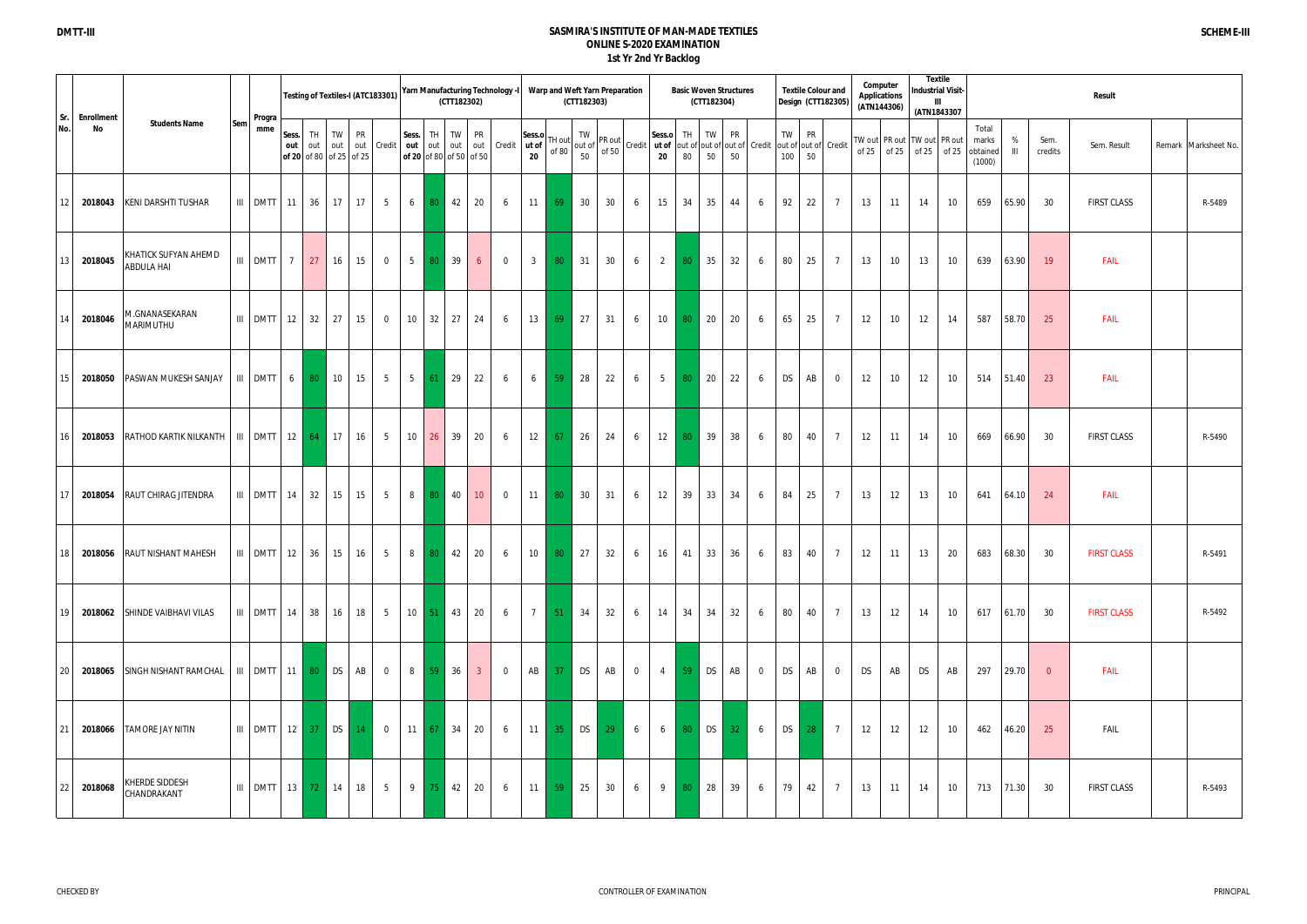|            |                         |                                  |     |                  |              |                                        |              |    | Testing of Textiles-I (ATC183301) |                |                   | (CTT182302)      |                                      | Yarn Manufacturing Technology -I |              | Warp and Weft Yarn Preparation                | (CTT182303) |    |                                                                                                                                                                   |                 |                 | <b>Basic Woven Structures</b><br>(CTT182304) |                 |                                                  |             |                 | <b>Textile Colour and</b><br>Design (CTT182305) |    | Computer<br><b>Applications</b><br>(ATN144306) | (ATN1843307                                     | <b>Textile</b><br><b>Industrial Visit-</b><br>Ш |                                      |                     |                          | Result              |                      |
|------------|-------------------------|----------------------------------|-----|------------------|--------------|----------------------------------------|--------------|----|-----------------------------------|----------------|-------------------|------------------|--------------------------------------|----------------------------------|--------------|-----------------------------------------------|-------------|----|-------------------------------------------------------------------------------------------------------------------------------------------------------------------|-----------------|-----------------|----------------------------------------------|-----------------|--------------------------------------------------|-------------|-----------------|-------------------------------------------------|----|------------------------------------------------|-------------------------------------------------|-------------------------------------------------|--------------------------------------|---------------------|--------------------------|---------------------|----------------------|
| Sr.<br>No. | <b>Enrollment</b><br>No | <b>Students Name</b>             | Sem | Progra<br>mme    | Sess.<br>out | TH  <br>out<br>of 20 of 80 of 25 of 25 | TW           | PR | out out Credit                    | Sess.<br>out   | TH<br>out         | TW               | <b>PR</b><br>of 20 of 80 of 50 of 50 | out out Credit ut of             | Sess.o<br>20 | TH out<br>of $80$                             |             |    | vut $\begin{vmatrix} 1 & v & v \\ 0 & 1 & 0 \\ 0 & 0 & 50 \end{vmatrix}$ Credit $\begin{vmatrix} \text{Sess.} \\ \text{ut of } \\ \text{ut of } \\ \end{vmatrix}$ |                 | TH<br>80        | TW<br>50                                     | <b>PR</b><br>50 | out of out of out of Credit out of out of Credit | TW I<br>100 | <b>PR</b><br>50 |                                                 |    |                                                | TW out PR out TW out<br>of $25$ of $25$ of $25$ | PR out<br>of 25                                 | Total<br>marks<br>obtained<br>(1000) | %<br>$\mathbf{III}$ | Sem.<br>credits          | Sem. Result         | Remark Marksheet No. |
| 23         | 2018069                 | VARMA VIKASH SANJAY              |     | III DMTT 11      |              | 80 <sub>1</sub>                        | 10           | 15 | 5 <sup>5</sup>                    | 8              | 67                | 31               | $\overline{2}$                       | 6                                | 12           | 48                                            | 25          | 25 | 6                                                                                                                                                                 | 8               | 80 <sup>°</sup> | 27                                           | 22              | 6                                                | 49          | 25              | $\overline{7}$                                  | 12 | 12                                             | 12                                              | 10                                              | 591                                  | 59.10               | 30                       | <b>SECOND CLASS</b> | R-5494               |
| 24         |                         | 2018070 VELUNDE TEJAS SURESH     |     | III DMTT 11      |              | 32                                     | 14           | 15 | 5                                 | 8              | 20                |                  | $32 \mid 27$                         | $\overline{0}$                   | 11           | 19                                            | 24          | 22 | $\mathbf 0$                                                                                                                                                       | 12              | 32              | 29                                           | 22              | 6                                                | 78          | 42              | $\overline{7}$                                  | 13 | 10                                             | 13                                              | 10                                              | 496                                  | 49.60               | 18                       | FAIL                |                      |
| 25         | 2018072                 | YADAV ROHIT RAJENDRA             |     | III DMTT 10      |              | 37                                     | 13           | 15 | $5\overline{)}$                   | $\overline{4}$ | 45                | 33               | 26                                   | 6                                | 9            | 45                                            | 24          | 24 | 6                                                                                                                                                                 | $10$            |                 | 80 DS                                        | 28              | $\overline{0}$                                   | <b>DS</b>   | AB              | $\overline{0}$                                  | 13 | 12                                             | 12                                              | 10                                              | 450                                  | 45.00               | 17                       | FAIL                |                      |
| 26         | 2019001                 | <b>GHARAT ADITYA SUHAS</b>       |     | III DMTT 15      |              | 32                                     | 13           | 15 | $5\overline{)}$                   |                |                   | 10 80 41         | 30                                   | 6                                | 12           | 80                                            | 34          | 34 | 6                                                                                                                                                                 | 14              | 80              | 34                                           | 32              | 6                                                | 64          | 20              | $\overline{7}$                                  | 19 | 15                                             | 15                                              | 12                                              | 701                                  | 70.10               | - 30                     | <b>FIRST CLASS</b>  | R-5495               |
| 27         | 2019002                 | <b>GIRI SURAJ NAKUL</b>          |     | III DMTT         | 6            | 19                                     | 10           | 15 | $\overline{0}$                    |                | $3$ $AB$          | 30               | 20                                   | $\overline{0}$                   | 6            | AB                                            | 27          | 14 | $\overline{0}$                                                                                                                                                    | 6               | AB              | 27                                           | $10-10$         | $\overline{0}$                                   | <b>DS</b>   | AB              | $\overline{0}$                                  | 14 | 13                                             | 13                                              | 10                                              | 243                                  | 24.30               | $\overline{0}$           | FAIL                |                      |
| 28         | 2019004                 | KHARWAR ROSHAN<br>TARKESHWAR     |     | III DMTT 11      |              | 8 <sup>1</sup>                         | 13           | 15 | $\overline{0}$                    |                | $9 \mid 37 \mid$  | 40               | $\overline{4}$                       | $\overline{0}$                   | 12           | AB                                            | 32          | 15 | $\overline{0}$                                                                                                                                                    | 10              | 80              | <b>DS</b>                                    | AB              | $\overline{0}$                                   | <b>DS</b>   | AB              | $\overline{0}$                                  | 13 | 12                                             | 13                                              | 10                                              | 334                                  | $33.40$             | $\overline{0}$           | FAIL                |                      |
| 29         |                         | 2019005 MISHRA RAMESH ANIL       |     |                  |              |                                        |              |    |                                   |                |                   |                  | 4 <sup>1</sup>                       |                                  |              | 0   14   48   DS   AB   0   10   80   28   28 |             |    |                                                                                                                                                                   |                 |                 |                                              |                 |                                                  |             |                 | $6$ DS $AB$ 0                                   | 12 | 10                                             | 12                                              | 10                                              |                                      | 332 33.20           | 6                        | <b>FAIL</b>         |                      |
| 30         |                         | 2019006 NISHAD NITESH RAJESH     |     | $III$ DMTT 12 32 |              |                                        | 15 15        |    | $5\overline{)}$                   |                | $12 \mid 67 \mid$ | 43               | 20                                   | 6                                | 11           | 32                                            | 32          | 36 | 6                                                                                                                                                                 |                 | 10 80 30        |                                              | 20              | 6                                                | 57 38       |                 | $\overline{7}$                                  | 13 | 12                                             | 13                                              | 12                                              |                                      | 612 61.20           | 30                       | <b>FIRST CLASS</b>  | R-5496               |
| 31         |                         | 2019007 PATIL MANISH RAVINDRA    |     | $III$ DMTT 12 AB |              |                                        | 10 15        |    | $\overline{0}$                    | 6              | AB                | 40               | 20                                   | $\overline{0}$                   | 10           | AB                                            | 26          | 32 | $\overline{0}$                                                                                                                                                    | 8               | AB              | 28                                           | 22              | $\overline{0}$                                   | <b>DS</b>   | AB              | $\overline{0}$                                  | 13 | 11                                             | 13                                              | 10                                              |                                      | 276 27.60           | $\overline{\phantom{0}}$ | FAIL                |                      |
| 32         |                         | 2019008 PAWAL ANIL KALYAN        |     | III DMTT 9       |              | 32                                     | 13 15        |    | 5                                 |                | $9 \mid 61 \mid$  | 41               | 6                                    | $\overline{0}$                   | 10           | 48                                            | 27          | 32 | 6                                                                                                                                                                 | 10 <sup>1</sup> | $80-1$          | 40                                           | 40              | 6                                                | 88          | 40              | $7\overline{ }$                                 | 13 | 12                                             | 13                                              | 10                                              |                                      | 649 64.90           | 24                       | FAIL                |                      |
| 33         | 2019009                 | PRAJAPATI JITENDRA<br>RAMDULLARE |     | III DMTT 15      |              | 49                                     | $13 \mid 16$ |    | 5 <sup>5</sup>                    |                |                   | $10 \t 64 \t 42$ | 22                                   | 6                                | 13           | 40                                            | 35          | 34 | 6                                                                                                                                                                 |                 | 13 80           | 40                                           | 22              | 6                                                | 77          | 42              | $\overline{7}$                                  | 21 | 17                                             | 17                                              | 20                                              |                                      | 702 70.20           | 30                       | <b>FIRST CLASS</b>  | R-5497               |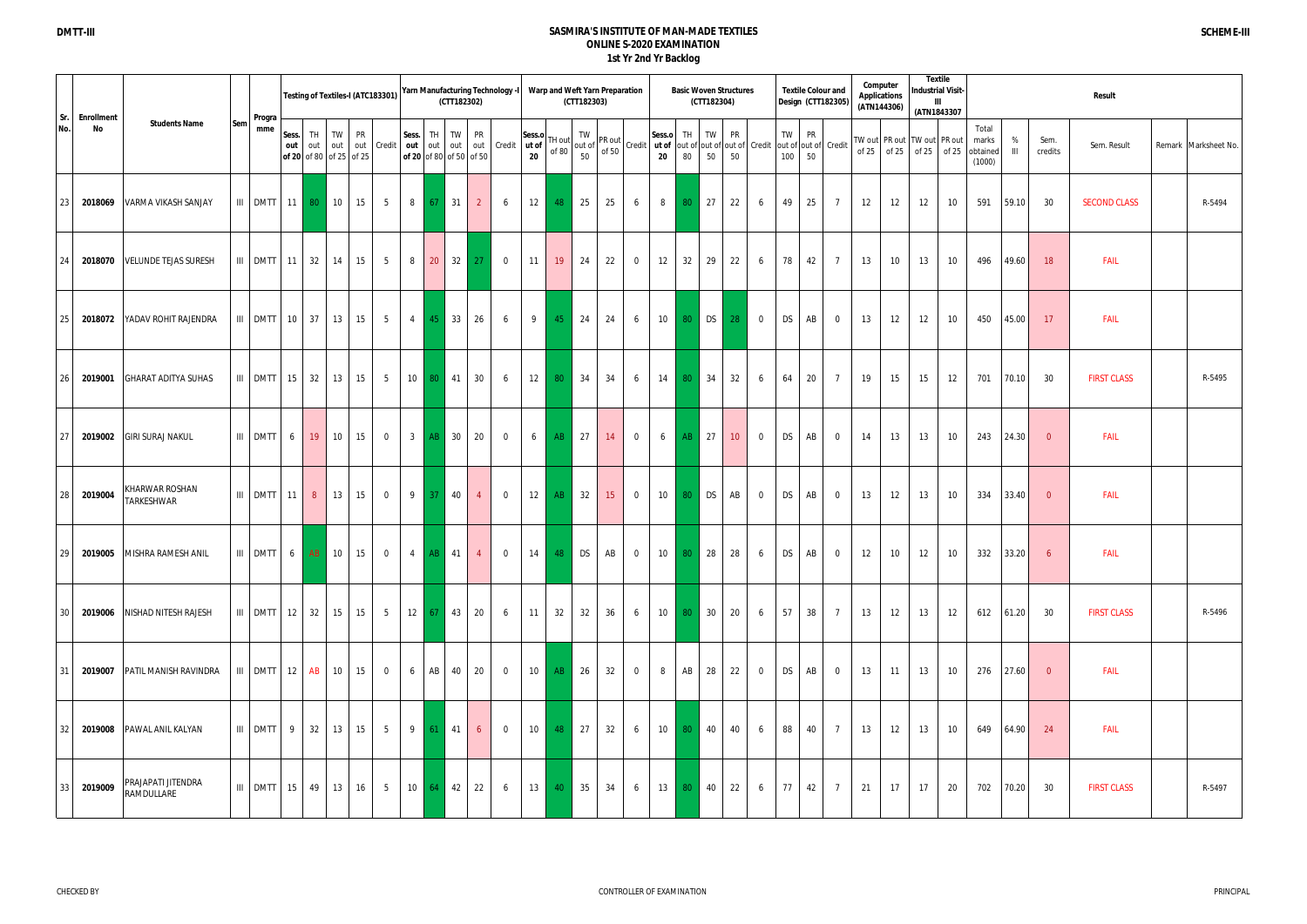| I Sr. | <b>Enrollment</b> |                                     |               |       |                             |    |                                                            | Testing of Textiles-I (ATC183301) |       |                   | (CTT182302)      |                         | <b>Yarn Manufacturing Technology -I</b> |                 | Warp and Weft Yarn Preparation   | (CTT182303) |    |                                                                                                        |                           |                 | (CTT182304) | <b>Basic Woven Structures</b>           |     |           | <b>Textile Colour and</b><br>Design (CTT182305) |         | Computer<br><b>Applications</b><br>(ATN144306) |    | <b>Textile</b><br><b>Industrial Visit-</b><br>ш<br>(ATN1843307 |                                                              |       |                 | Result                                 |                      |
|-------|-------------------|-------------------------------------|---------------|-------|-----------------------------|----|------------------------------------------------------------|-----------------------------------|-------|-------------------|------------------|-------------------------|-----------------------------------------|-----------------|----------------------------------|-------------|----|--------------------------------------------------------------------------------------------------------|---------------------------|-----------------|-------------|-----------------------------------------|-----|-----------|-------------------------------------------------|---------|------------------------------------------------|----|----------------------------------------------------------------|--------------------------------------------------------------|-------|-----------------|----------------------------------------|----------------------|
| No.   | No                | <b>Students Name</b><br>Sem         | Progra<br>mme | Sess. | $\overline{\phantom{a}}$ TH |    | TW PR<br>out out out out Credit<br>of 20 of 80 of 25 of 25 |                                   | Sess. |                   | TH TW PR         | of 20 of 80 of 50 of 50 | out out out out Credit                  | ut of $ $<br>20 | $ \text{Sess.o} $ TH out $\vert$ | 50          |    | TH out $\begin{bmatrix} TW\\ out \text{ of } PR \text{ out } \\ of \text{ of } 50\end{bmatrix}$ Credit | Sess.o TH TW PR<br>$20\,$ | 80              | 50          | ut of out of out of out of Credit<br>50 |     | TW<br>100 | <b>PR</b><br>out of out of Credit<br>50         | of $25$ |                                                |    | TW out PR out TW out PR out                                    | Total<br>marks<br>of 25   of 25   of 25   obtained<br>(1000) |       | Sem.<br>credits | Sem. Result                            | Remark Marksheet No. |
| 34    | 2019010           | <b>SINGH AKSHAY AJAY</b>            | III DMTT      |       | $12 \quad 45 \quad 11$      |    | 15                                                         | $5-1$                             |       | $10 \mid 56 \mid$ | 38               | 20                      | 6                                       |                 | $11 \quad 64$                    | 30          | 33 | 6                                                                                                      | 10                        | 80 <sup>°</sup> | 31          | 22                                      | - 6 | 77        | 40<br>$\overline{7}$                            | 12      | 11                                             | 12 | 17                                                             | 657                                                          | 65.70 | 30              | <b>FIRST CLASS</b>                     | R-5498               |
| 35    | 2019012           | SINGH SATYAM JITENDRA               | III DMTT      |       | $12 \overline{32}$          | 12 | 15                                                         | 5                                 | 9     | 24                | 42               | 32                      | $\overline{0}$                          | $13 \parallel$  | $-59$                            | 25          | 26 | 6                                                                                                      | 10                        | 80 <sup>°</sup> | 31          | 20                                      | - 6 | <b>DS</b> | AB<br>$\overline{0}$                            | 21      | 17                                             | 15 | 12                                                             | 507                                                          | 50.70 | 17              | <b>FAIL</b>                            |                      |
| 36    | 2019013           | VEERRABATHINI SANDEEP<br>PARMESHWAR | III DMTT      |       | $15 \mid 55$                | 14 | 17                                                         | $5-1$                             |       |                   | $10 \t 61 \t 41$ | 32                      | 6                                       | 15              | 36                               | 33          | 40 | 6                                                                                                      | 16                        | 80 <sup>°</sup> | 45          | 46                                      | 6   | 82        | $\overline{7}$<br>40                            | 22      | 20                                             | 15 | 24                                                             | 759                                                          | 75.90 | 30              | FIRST CLASS WITH<br><b>DISTINCTION</b> | R-5499               |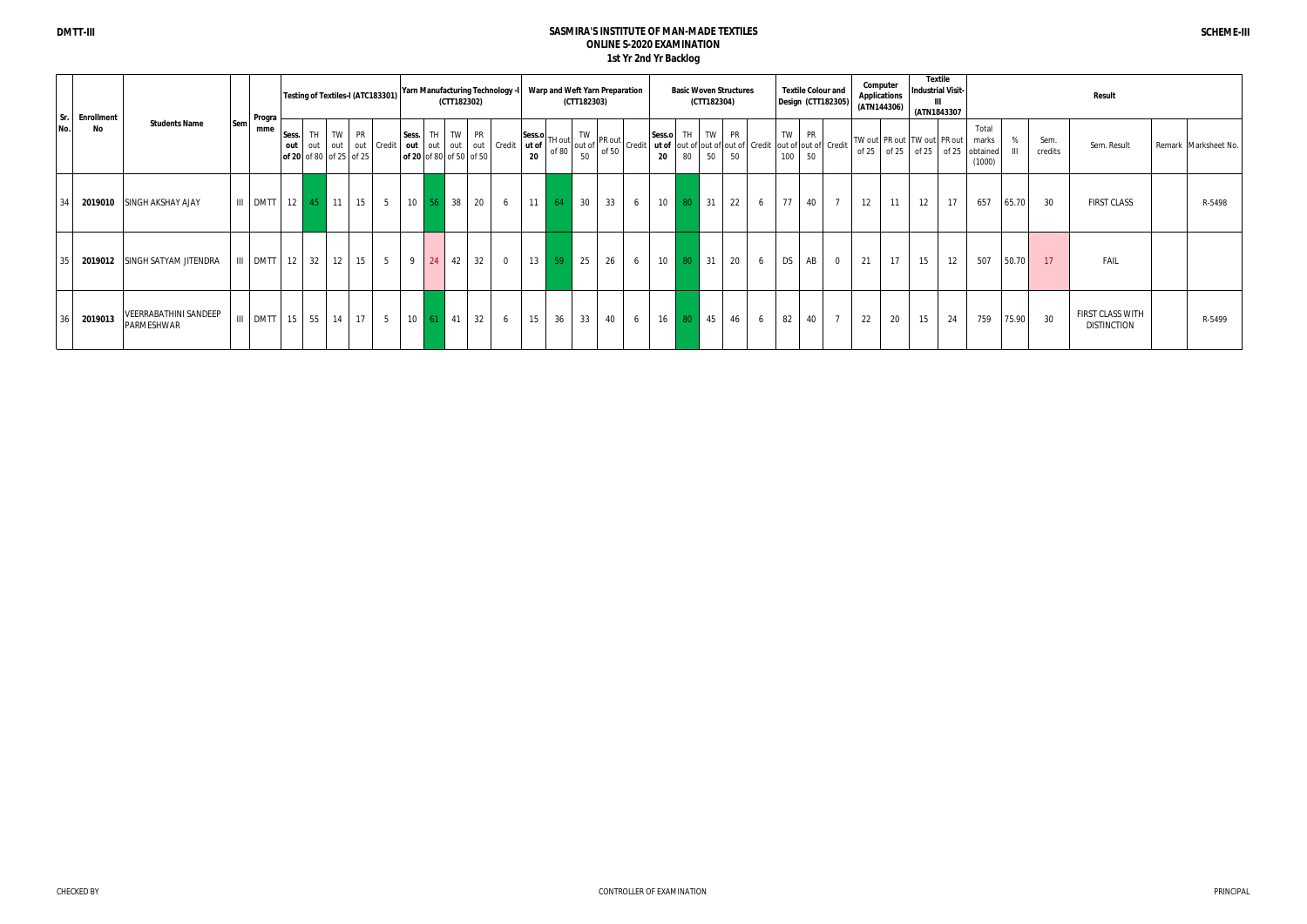| $ $ Sr. $ $ Enrollmen                     |       |               |                       |                     |                             |            | Testing of Textiles-I (ATC183301) |                | (CTX182302)                | <b>Technology of Pre-treatments</b>                            |       |                 |                   | (CTX182304)        | Dyeing Technology of Natural Fibres |                 |                              |                 | <b>Chemistry of Colorants &amp; Auxillaries</b> | (CTX182304)     |    |                |                                                                                                            |                 | (DTX143305) | <b>Evaluation of Textile Auxillaries</b> |                | (ATN183306)                                                                                       | Computer<br><b>Applications</b> |                                                                                       | Textile<br>Industrial<br><b>Visit-III</b> |                                            |                     |                 | Result             |        |                  |
|-------------------------------------------|-------|---------------|-----------------------|---------------------|-----------------------------|------------|-----------------------------------|----------------|----------------------------|----------------------------------------------------------------|-------|-----------------|-------------------|--------------------|-------------------------------------|-----------------|------------------------------|-----------------|-------------------------------------------------|-----------------|----|----------------|------------------------------------------------------------------------------------------------------------|-----------------|-------------|------------------------------------------|----------------|---------------------------------------------------------------------------------------------------|---------------------------------|---------------------------------------------------------------------------------------|-------------------------------------------|--------------------------------------------|---------------------|-----------------|--------------------|--------|------------------|
| <b>No</b><br><b>Students Name</b><br>t No | Sem   | Progra<br>mme | Sess.o<br>ut of<br>20 | TH.<br>out<br>of 80 | TW<br>25                    | out of out | <b>PR</b><br>of 25                | Sess.          | TW<br>TH<br>of 20 of 80 50 | <b>PR</b><br>Credit   out   out   out of out of Credit  <br>50 | ut of | Sess.o<br>20    | TH out<br>of $80$ | TW<br>out of<br>50 | PR out<br>of 50                     |                 | Sess.o<br>Credit ut of<br>20 | TH out<br>of 80 | $G+$                                            | TW              |    |                | $\begin{bmatrix} TW \\ out of \\ of 25\end{bmatrix}$ Credit $\begin{bmatrix} ut of \\ u to 1\end{bmatrix}$ | TH out<br>of 80 | TW<br>50    |                                          |                | TW<br>out of $\begin{bmatrix} PR \text{ out} \\ \text{ of } 50 \end{bmatrix}$ Credit out of<br>25 |                                 | TW<br>$f \begin{bmatrix} PR \text{ out} \\ \text{ of } 25 \end{bmatrix}$ out of<br>25 | $F$ PR out                                | Total<br>marks<br>of 25 obtained<br>(1000) | %<br>$\blacksquare$ | Sem.<br>credits | Sem. Result        | Remark | Marksheet<br>No. |
| 2018141 GIRI PRAMOD DEVANAND              | III   | <b>DMTC</b>   | 12                    | 72                  | 17                          |            | 18<br>6                           | 13             | 80 37                      | 27<br>6                                                        |       | 8               | 77                | 30                 | 24                                  | 6               | 12                           | 80              |                                                 | 15              | 10 | 6              | 13                                                                                                         | 35              | 33          | 32                                       | 6              | 10                                                                                                | 10                              | 18                                                                                    | 14                                        | 697                                        | 69.70               | 30              | <b>FIRST CLASS</b> |        | R-5500           |
| 2018142 GUPTA KUSH DILIP                  | III   | DMTC 12       |                       |                     | 32                          | $15$   15  | $6\overline{6}$                   | 11             | 25<br>33                   | 26<br>6                                                        |       | 9               |                   | 64 24 20           |                                     | $6\overline{6}$ | 12                           | 32              |                                                 | 10 <sup>°</sup> | 12 | 6              | 11                                                                                                         | 32              | 20          | 28                                       | 6              | 10                                                                                                | 18                              | 15                                                                                    | 12                                        | 498                                        | 49.80               | 30              | PASS CLASS         |        | R-5501           |
| 2018146 JHA LAXMAN MANOJ                  | -m -l | DMTC 14       |                       | 56                  | $\overline{\phantom{a}}$ DS |            | AB<br>$\overline{0}$              |                | 13 80 DS                   | AB<br>$\overline{0}$                                           |       | 9               | 35                | <b>DS</b>          | AB                                  | $\overline{0}$  |                              | $13\quad 59$    |                                                 | <b>DS</b>       | AB | $\overline{0}$ | 11                                                                                                         | AB              | <b>DS</b>   | AB                                       | $\overline{0}$ | 10                                                                                                | 10                              | 15                                                                                    | AB                                        | 325                                        | 32.50               | $\overline{0}$  | FAIL               |        |                  |
| 2018147 KADAM HARSH TANAJI                | -m -l | <b>DMTC</b>   | 11                    | 64                  | <b>DS</b>                   |            | AB<br>$\overline{0}$              | 9 <sup>1</sup> | 80 DS                      | AB<br>$\overline{0}$                                           |       | 9               | 80                | <b>DS</b>          | AB                                  | $\overline{0}$  |                              | $9 \t 80$       |                                                 | <b>DS</b>       | AB | $\overline{0}$ | 9                                                                                                          | 80              | <b>DS</b>   | AB                                       | $\overline{0}$ |                                                                                                   |                                 |                                                                                       |                                           | 431                                        | 43.10               | $\overline{0}$  | FAIL               |        |                  |
| 2018150 KUMAR ASWANI MAHENDRA             | III   | DMTC 13       |                       | 40                  | DS                          |            | AB<br>$\overline{0}$              | 14             | 80 DS                      | AB<br>$\overline{0}$                                           |       | $6\overline{6}$ | 80                | <b>DS</b>          | AB                                  | $\overline{0}$  | 12                           | $-80$           |                                                 | <b>DS</b>       | AB | $\overline{0}$ | 14                                                                                                         | 80              | <b>DS</b>   | AB                                       | $\overline{0}$ | <b>DS</b>                                                                                         | AB                              | <b>DS</b>                                                                             | AB                                        | 419                                        | 41.90               | $\overline{0}$  | FAIL               |        |                  |
| 2018152 PARIKH ANKIT SHARAWAN             |       | $III$ DMTC 12 |                       | 53                  | D <sub>S</sub>              |            | AB<br>$\overline{\mathbf{0}}$     | 13             | 80 DS                      | AB<br>$\overline{0}$                                           |       | 6               | 77                | <b>DS</b>          | AB                                  | $\overline{0}$  |                              | $12 \quad 80$   |                                                 | 10              | 10 | 6              | 11                                                                                                         | 80              | DS          | AB                                       | $\overline{0}$ | 10                                                                                                | 11                              | 15                                                                                    | 12                                        | 492                                        | 49.20               | 6 <sup>6</sup>  | FAIL               |        |                  |
| 2018155 RANE DHAWAL VIVEK                 | -m -l | DMTC 13       |                       | 45                  | 12                          |            | 19<br>6                           | 13             | 80 29                      | 40<br>6                                                        |       | $6\quad$        | 75                | 25                 | 20                                  | 6               | 12                           | 32              |                                                 | 18              | 10 | 6              | 12                                                                                                         | 80              | 36          | 34                                       | 6              | 10                                                                                                | 12                              | 21                                                                                    | 18                                        | 672                                        | 67.20               | 30              | <b>FIRST CLASS</b> |        | R-5502           |
| 2018157 SARODE KHUSHAL RAJENDRA           |       | III DMTC 13   |                       | 34                  | 15                          |            | 21<br>$6\overline{6}$             | 11             | 37<br>32                   | 39<br>6                                                        |       | 8               | 80                | 24                 | 22                                  | 6               |                              | $12 \mid 80$    |                                                 | 16              | 18 | 6              | 12                                                                                                         | 37              | 35          | 32                                       | 6              | 11                                                                                                | 11                              | 20                                                                                    | 16                                        | 636                                        | 63.60               | 30              | <b>FIRST CLASS</b> |        | R-5503           |
| 2018158 SARVADE AMOL BHIMRAO              |       | III DMTC 14   |                       | 36                  | 17                          |            | 18<br>6                           |                | 13 80 29                   | 33<br>6                                                        |       | 12              | 48                | <b>DS</b>          | AB                                  | $\overline{0}$  | 12                           | 32              |                                                 | 10 <sup>1</sup> | 10 | 6              | 12                                                                                                         | 34              | 24          | 35                                       | 6              | 12                                                                                                | 10                              | 16                                                                                    | 15                                        |                                            | 522 52.20           | 24              | FAIL               |        |                  |
| 0 2018159 SHAIK SHAIK SOHAIB              |       | III DMTC 13   |                       |                     | 28<br>10                    |            | 20<br>$6\overline{6}$             | 12             | 72 27                      | 30<br>$6\overline{6}$                                          |       | $\overline{4}$  | 21                | 20                 | 21                                  | $\overline{0}$  | 12                           | 29              | 3 <sup>7</sup>                                  | 12              | 50 | 6              | 13                                                                                                         | 2               | 20          | 27                                       | 6              |                                                                                                   |                                 | 12 18 14                                                                              | 13                                        | 500                                        | 50.00               | 24              | FAIL               |        |                  |
| 11 2018161 TANDEL CHINMAY PRAKASH         |       | III DMTC 15   |                       | 32                  | 15                          |            | 20<br>$6\overline{6}$             |                | 15 80 43                   | 38<br>6                                                        |       | 9               | $72 -$            | 42                 | 28                                  | 6               | 15                           | 32              |                                                 | 20              | 18 | 6              |                                                                                                            | $13$ 77         | 40          | 33                                       | 6              | 17                                                                                                | 18                              | 20                                                                                    | 17                                        | 729                                        | 72.90               | 30              | FIRST CLASS        |        | R-5504           |
| 12 2018163 TARE YASH RAMAN                |       | III DMTC 12   |                       | 23                  | 14                          |            | 20<br>6                           | 10             | 80 29                      | 30<br>6                                                        |       | 7 <sub>1</sub>  | 51                | <b>DS</b>          | AB                                  | $\overline{0}$  |                              | 13 80           |                                                 | 12              | 14 | 6              | 14                                                                                                         | 69              | 25          | 33                                       | 6              | 12                                                                                                | 12                              | 17                                                                                    | 17                                        | 594                                        | 59.40               | 24              | FAIL               |        |                  |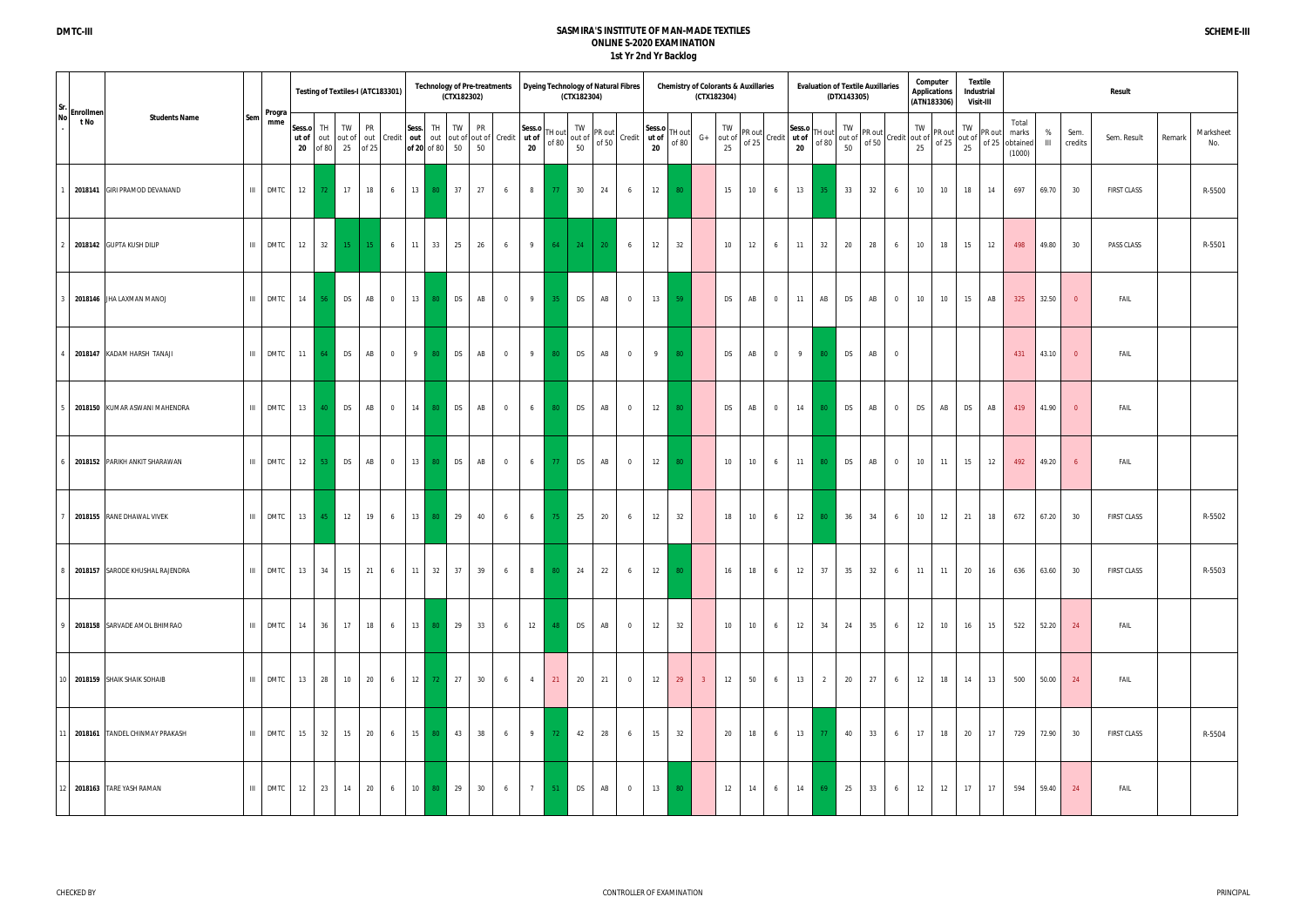| Sr. |                      |                                               |                               |                       |                    | Testing of Textiles-I (ATC183301) |                    |                 |                      | <b>Technology of Pre-treatments</b>                        | (CTX182302) |                 |                                  | Dyeing Technology of Natural Fibres | (CTX182304)        |                 |                |                       |                 |      | (CTX182304)        | <b>Chemistry of Colorants &amp; Auxillaries</b> |                |                              |                 | (DTX143305) | <b>Evaluation of Textile Auxillaries</b>                                              |                | Computer  | <b>Applications</b><br>(ATN183306) | Textile<br>Industrial<br><b>Visit-III</b> |        |                                            |                   |                 | Result                |                  |
|-----|----------------------|-----------------------------------------------|-------------------------------|-----------------------|--------------------|-----------------------------------|--------------------|-----------------|----------------------|------------------------------------------------------------|-------------|-----------------|----------------------------------|-------------------------------------|--------------------|-----------------|----------------|-----------------------|-----------------|------|--------------------|-------------------------------------------------|----------------|------------------------------|-----------------|-------------|---------------------------------------------------------------------------------------|----------------|-----------|------------------------------------|-------------------------------------------|--------|--------------------------------------------|-------------------|-----------------|-----------------------|------------------|
|     | No Enrollmen<br>t No | <b>Students Name</b>                          | Progra<br>Sem<br>mme          | Sess.o<br>ut of<br>20 | <b>TH</b><br>of 80 | TW<br>25                          | <b>PR</b><br>of 25 |                 | Sess.<br>of 20 of 80 | TH I<br>out out of out Credit out out out of out of Credit | TW<br>50    | <b>PR</b><br>50 | ut of<br>$20\degree$             | Sess.o TH out<br>of 80              | TW<br>out of<br>50 | PR out<br>of 50 | Credit         | Sess.o<br>ut of<br>20 | TH out<br>of 80 | $G+$ | TW<br>out of<br>25 | PR out<br>of $25$                               |                | Sess.o<br>Credit ut of<br>20 | TH out<br>of 80 | TW<br>50    | PR out<br>out of $\begin{bmatrix} 1 & 0 & 0 \\ 0 & 1 & 0 \end{bmatrix}$ Credit out of |                | TW<br>25  | PR out<br>of 25                    | TW<br>out of<br>25                        | PR out | Total<br>marks<br>of 25 obtained<br>(1000) | %<br>$\mathbf{H}$ | Sem.<br>credits | Sem. Result<br>Remark | Marksheet<br>No. |
|     |                      | 13 2018168 VADE RAJ PRAMOD                    | DMTC 12<br>$\mathbf{III}$     |                       | 48                 | 15                                | 21                 | $6\overline{6}$ | 14                   | 80                                                         | 39          | 35              | 10<br>6                          | $-53$                               | <b>DS</b>          | AB              | $\overline{0}$ | 12                    | 80 <sup>°</sup> |      | 14                 | 18                                              | 6              | 11                           | 67              | 24          | 33                                                                                    | 6              | 10        | 10                                 | 20                                        | 16     | 642                                        | 64.20             | 24              | FAIL                  |                  |
|     |                      | 14 2018169 YADAV ASHISH KUMAR SHOBHNATH       | $\mathbf{H}$<br><b>DMTC</b>   | 12                    | 15                 | DS                                | AB                 | $\overline{0}$  | 13                   | 21                                                         | 38          | AB              | $\overline{0}$<br>$\overline{7}$ | 14                                  | <b>DS</b>          | AB              | $\overline{0}$ | 12                    | 20              |      | 14                 | AB                                              | $\overline{0}$ | 11                           | 17              | <b>DS</b>   | AB                                                                                    | $\overline{0}$ | <b>DS</b> | AB                                 | <b>DS</b>                                 | AB     | 194                                        | 19.40             | $\overline{0}$  | FAIL                  |                  |
|     |                      | 2018171 YADAV VISHAL JAYCHAND                 | III<br>DMTC 13                |                       |                    | 32 11                             | 17                 | 6               | 14                   | 32                                                         | 39          | 33              | 10<br>6                          | 80                                  | 23                 | 21              | 6              | 12                    | 80              |      | 17                 | 16                                              | 6              | 10 <sup>1</sup>              | 32              | 36          | 34                                                                                    | 6              | 17        | 10                                 | 20                                        | 17     | 626                                        | 62.60             | 30              | <b>FIRST CLASS</b>    | R-5505           |
|     |                      | 16 2019103 DUBYE MANDAVI PRABHAKAR            | III<br><b>DMTC</b>            | 19                    | 59                 | 10 <sup>1</sup>                   | 21                 | 6               | 17 <sup>1</sup>      | 80                                                         | 28          | 40              | 16<br>6                          | 43                                  | 26                 | 36              | 6              | 18                    | 55              |      | 14                 | 18                                              | 6              | 18                           | 63              | 20          | 41                                                                                    | 6              | 18        | 23                                 | 22                                        | 22     | 727                                        | 72.70             | 30              | <b>FIRST CLASS</b>    | R-5506           |
|     |                      | 17 2019105 KALE PANKAJ SHARAD                 | III<br>DMTC                   | 6 1                   | 37                 | 10                                | 17 <sup>1</sup>    | 6 <sup>6</sup>  | 6 1                  | AB                                                         | 20          | 20              | $\overline{0}$                   | AB<br>$\sim$ 4                      | 11                 | AB              | $\overline{0}$ | 6                     | 35              |      | 10 <sup>10</sup>   | 14                                              | 6              | $\overline{4}$               | 54              | 20          | 32                                                                                    | 6              | 11        | 17                                 | 15                                        | 13     | 362                                        | 36.20             | 18              | FAIL                  |                  |
| 18  |                      | 2019108 PATIL SANCHIT VISHWAS                 | $\mathbf{III}$<br><b>DMTC</b> | 12                    | 32                 | 15                                | 15                 | 6               | 15                   | 32                                                         | 32          | 34              | 11<br>6                          | 43                                  | 22                 | 26              | 6              | 11                    | 32              |      | 19                 | 16                                              | 6              | 12                           | 33              | 29          | 26                                                                                    | 6              | 10        | 12                                 | 18                                        | 17     | 524                                        | 52.40             | 30              | SECOND CLASS          | R-5507           |
|     |                      | 19 2019111 SOLANKI JITENDRA SINGH GUMAN SINGH | $\mathbf{H}$<br>DMTC I        | 6 <sup>1</sup>        | 61                 | 15                                | 18                 | $6\overline{6}$ | 14                   | 36                                                         | 20          | 30              | 6                                | 12<br>$-53$                         | 20                 | 21              | 6              | 11                    | 32              |      | 10 <sup>1</sup>    | 12                                              | 6              | 11                           | 32              | 20          | 34                                                                                    | 6              | 11        | 11                                 | 15                                        | 13     | 518                                        | 51.80             | 30              | SECOND CLASS          | R-5508           |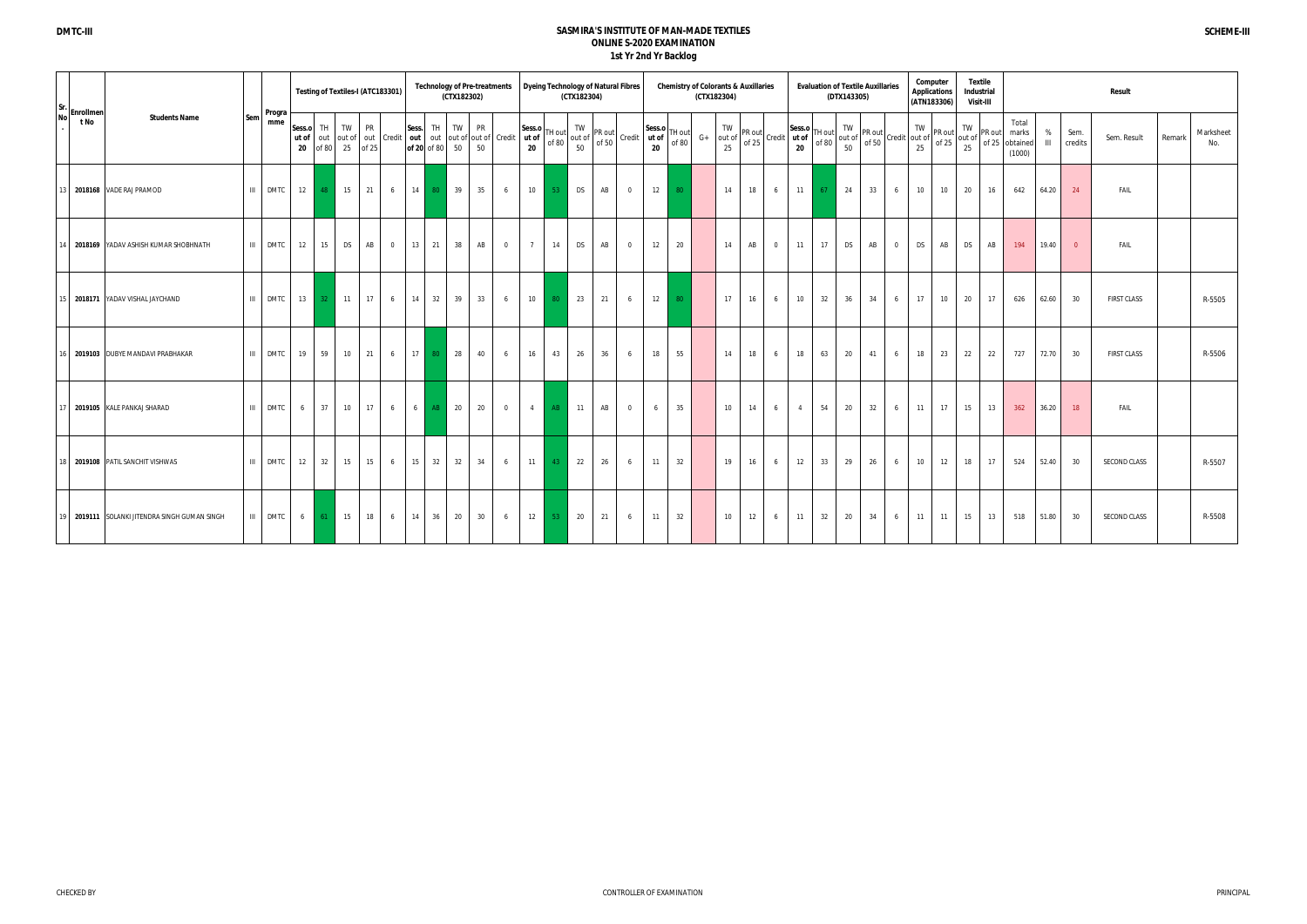|  | $\begin{vmatrix}$ Sr. Enrollment<br>No |                      |     | <b>Program</b><br>mme, |                 | <b>Physical Testing of Textiles-I</b><br>(ATC143301) |           |                                       |  |              | <b>Pre-Treatment Technology</b><br>(CTX142302) |                |                                            |                | <b>Chemistry of Intermediates, Dyes &amp;</b><br>Pigments (CTX142303)      |    |                                                                                                     |  |                                                               | Industrial Chemistry (ATX143304) |                                                                                         |      |  |       | Forming (DTX143305)                                                                 |    | <b>Fundamental of Yarn &amp; Fabric</b> |                                                            | <b>Industrial Visit</b><br>(ATN143306) | Computer<br><b>Applications</b><br>(ATN143307) |                                      | Result |                 |              |        |                  |
|--|----------------------------------------|----------------------|-----|------------------------|-----------------|------------------------------------------------------|-----------|---------------------------------------|--|--------------|------------------------------------------------|----------------|--------------------------------------------|----------------|----------------------------------------------------------------------------|----|-----------------------------------------------------------------------------------------------------|--|---------------------------------------------------------------|----------------------------------|-----------------------------------------------------------------------------------------|------|--|-------|-------------------------------------------------------------------------------------|----|-----------------------------------------|------------------------------------------------------------|----------------------------------------|------------------------------------------------|--------------------------------------|--------|-----------------|--------------|--------|------------------|
|  |                                        | <b>Students Name</b> | Sem |                        | Sess.o TH<br>20 | of 80 50                                             | <b>TW</b> | PR  <br>ut of out out of out<br>of 50 |  | Sess.<br>out | of 20 of 80                                    | TW<br>50       | PR<br>out out of out of Credit ut of<br>50 | 20             | $\begin{array}{c c}\n\text{Sess.o} \\ \hline\n\end{array}$ TH out<br>of 80 | 50 | $\begin{array}{c c}\n\text{TW} & \text{PR out} \\ \text{out of} & \text{of 50}\n\end{array}$ Credit |  | $ \text{Sess.o} \text{TH out} $<br>$+$ ut of $\Box$<br>$\sim$ | of 80                            | $\begin{bmatrix} 1 & 1 & 1 \\ 0 & 1 & 1 \\ 0 & 0 & 1 \end{bmatrix}$ PR out credit<br>50 |      |  | ut of | $\left  \frac{\text{Sess.o}}{\text{TH out}} \right $<br>$\log 100$ of 80 $\log 100$ | TW |                                         | $\frac{1}{100}$ of $\frac{PR}{P}$ out $\frac{Q}{P}$ credit | Grade                                  | Grade                                          | Total<br>marks<br>obtained<br>(1000) |        | Sem.<br>credits | Sem. Result  | Remark | Marksheet<br>No. |
|  | 2017214                                | YEVALE GANESH TANAJI |     | III DMTC               |                 | 59                                                   | 38        | 35                                    |  |              |                                                | $\frac{1}{30}$ | 31<br>$\circ$                              | $\overline{0}$ |                                                                            | 25 | 32                                                                                                  |  |                                                               |                                  | 23                                                                                      | 20 6 |  |       | 67                                                                                  | 26 | 20                                      |                                                            |                                        |                                                | 549                                  | 54.9   | 30              | SECOND CLASS |        | R-5511           |